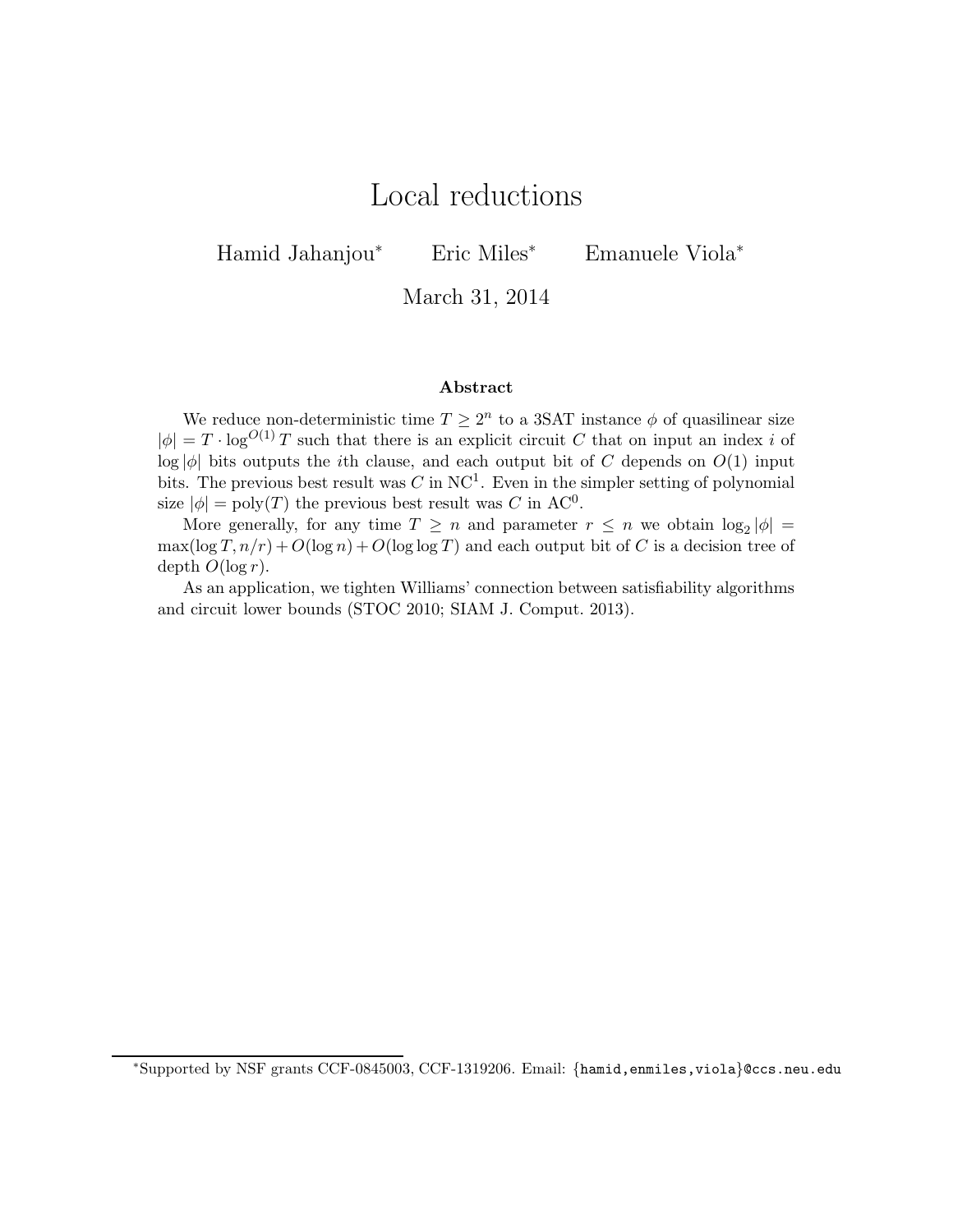# 1 Introduction and our results

The efficient reduction of arbitrary non-deterministic computation to 3SAT is a fundamental result with widespread applications. For many of these, two aspects of the efficiency of the reduction are at a premium. The first is the length of the 3SAT instance. A sequence of works shows how to reduce non-deterministic time-T computation to a 3SAT instance  $\phi$  of quasilinear size  $|\phi| = \tilde{O}(T) := T \log^{O(1)} T$  [HS66, Sch78, PF79, Coo88, GS89, Rob91]. This has been extended to PCP reductions [BGH<sup>+</sup>05, Mie09, BCGT13, BCGT12].

The second aspect is the computational complexity of producing the 3SAT instance  $\phi$ given a machine M, an input  $x \in \{0,1\}^n$ , and a time bound  $T = T(n) \geq n$ . It is wellknown and easy to verify that a  $\phi$  of size poly(T) is computable even by circuits from the restricted class NC<sup>0</sup>. More generally, Agrawal, Allender, Impagliazzo, Pitassi, and Rudich show  $[AAI<sup>+</sup>01]$  that such NC<sup>0</sup> reductions exist whenever  $AC<sup>0</sup>$  reductions do.

A stronger requirement on the complexity of producing  $\phi$  is critical for many applications. The requirement may be called *clause-explicitness*. It demands that the *i*th clause of  $\phi$ be computable, given  $i \leq |\phi|$  and  $x \in \{0,1\}^n$ , with resources poly $(|i|) = \text{poly}\log |\phi|$ poly log T. In the case  $|\phi| = \text{poly}(T)$ , this is known to be possible by an unrestricted circuit D of size poly(|i|). (The circuit has either random access to x, or, if  $T \geq 2^n$ , it may have x hardwired.) As a corollary, so-called succinct versions of NP-complete problems are complete for NEXP. Arora, Steurer, and Wigderson [ASW09] note that the circuit D may be taken from the restricted class  $AC^0$ . They use this to argue that, unless  $EXP = NEXP$ , standard NP-complete graph problems cannot be solved in time  $poly(2^n)$  on graphs of size  $2^n$  that are described by  $AC^0$  circuits of size  $poly(n)$ .

Interestingly, applications to unconditional complexity lower bounds rely on reductions that are clause-explicit and simultaneously optimize the length of the 3SAT instance  $\phi$  and the complexity of the circuit D computing clauses. For example, the time-space tradeoffs for SAT need to reduce non-deterministic time T to a 3SAT instance  $\phi$  of quasilinear size  $O(T)$ such that the *i*th clause is computable in time  $\text{poly}(|i|) = \text{poly}\log |\phi|$  and space  $O(\log |\phi|)$ , see e.g. [FLvMV05] or Van Melkebeek's survey [vM06]. More recently, the importance of optimizing both aspects of the reduction is brought to the forefront by Williams' approach to obtain lower bounds by satisfiability algorithms that improve over brute-force search by a super-polynomial factor [Wil13a, Wil11b, Wil11a, SW12, Wil13b]. To obtain lower bounds against a circuit class  $C$  using this technique, one needs a reduction of non-deterministic time  $T = 2^n$  to a 3SAT instance of size  $\tilde{O}(T)$  whose clauses are computable by a circuit D of size poly $(n)$  that belongs to the class C. For example, for the ACC<sup>0</sup> lower bounds [Wil11b, Will3b] one needs to compute them in ACC<sup>0</sup>. However it has seemed "hard (perhaps impossible)" [Wil11b] to compute the clauses with such restricted resources.

Two workarounds have been devised [Wil11b, SW12]. Both exploit the fact that, under an assumption such as  $P \subseteq ACC^0$ , non-constructively there does exist such an efficient circuit computing clauses; the only problem is constructing it. They accomplish the latter by guessing-and-verifying it [Wil11b], or by brute-forcing it [SW12] (cf. [AK10]). The overhead in these arguments limits the consequences of satisfiability algorithms: before this work, for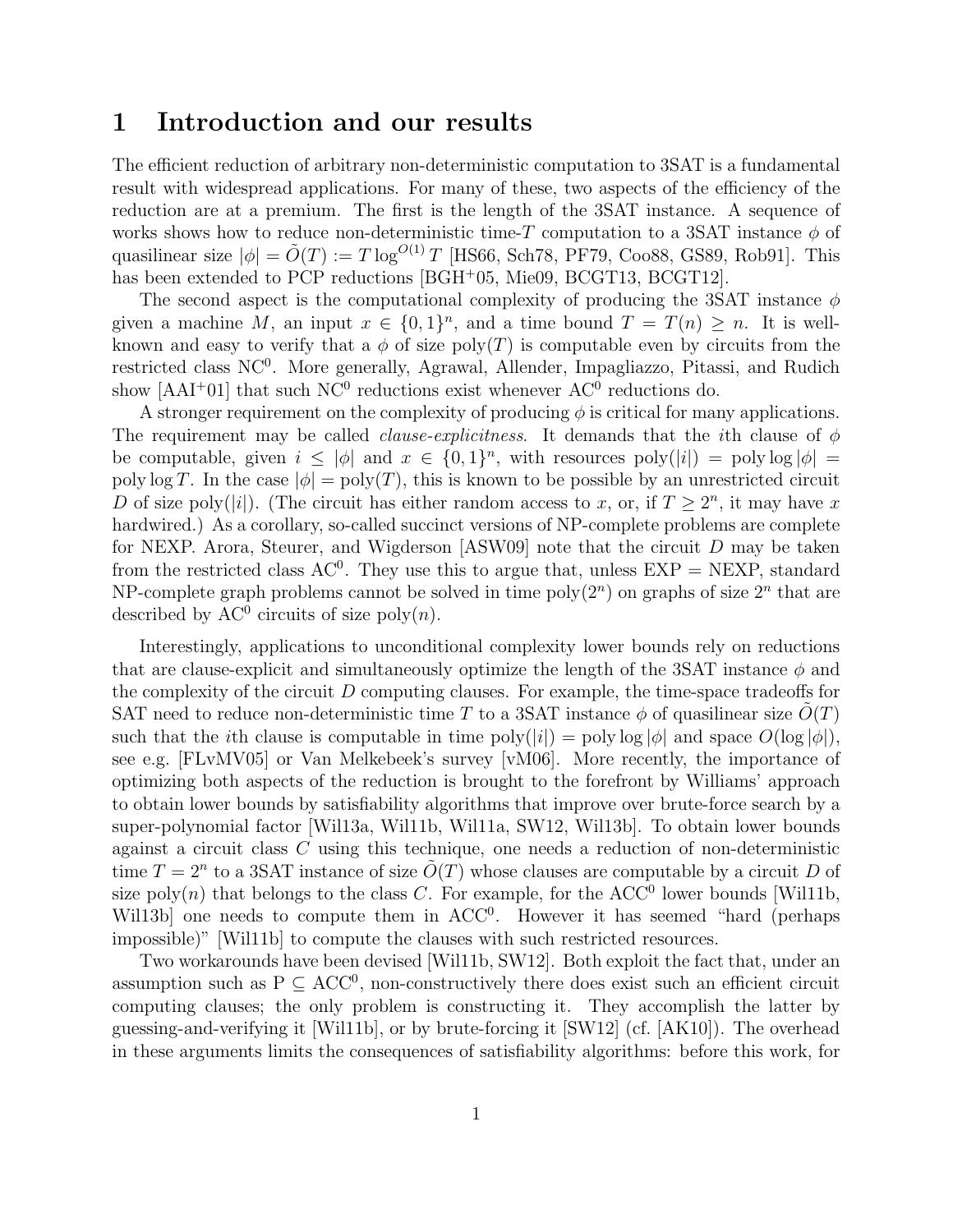a number of well-studied circuit classes C (discussed later) a lower bound against C did not follow from a satisfiability algorithm for circuits in C.

### 1.1 Our results

We show that, in fact, it is possible to reduce non-deterministic computation of time  $T \geq 2^n$ to a 3SAT formula  $\phi$  of quasilinear size  $|\phi| = O(T)$  such that given an index of  $\ell = \log |\phi|$ bits to a clause, one can compute (each bit of) the clause by looking at a constant number of bits of the index. Such maps are also known as local,  $NC<sup>0</sup>$ , or junta. More generally our results give a trade-off between decision-tree depth and  $|\phi|$ . The results apply to any time bound T, paying an inevitable loss in  $|x| = n$  for T close to n.

**Theorem 1** (Local reductions). Let M be an algorithm running in time  $T = T(n) > n$ on inputs of the form  $(x, y)$  where  $|x| = n$ . Given  $x \in \{0, 1\}^n$  one can output a circuit  $D: \{0,1\}^{\ell} \to \{0,1\}^{3v+3}$  in time  $\text{poly}(n, \log T)$  mapping an index to a clause of a 3CNF  $\phi$ in v-bit variables, for  $v = \Theta(\ell)$ , such that

- 1.  $\phi$  is satisfiable iff there is  $y \in \{0,1\}^T$  such that  $M(x,y) = 1$ , and
- 2. for any  $r \leq n$  we can have  $\ell = \max(\log T, n/r) + O(\log n) + O(\log \log T)$  and each output bit of D is a decision tree of depth  $O(\log r)$ .

Note that for  $T = 2^{\Omega(n)}$  we get that D is in NC<sup>0</sup> and  $\phi$  has size  $2^{\ell} = T \cdot \log^{O(1)} T$ , by setting  $r := n/\log T$ . We also point out that the only place where locality  $O(\log r)$  (as opposed to  $O(1)$  is needed in D is to index bits of the string x.

The previous best result was D in NC<sup>1</sup> [BGH<sup>+</sup>05]. Even in the simpler setting of  $|\phi|$  = poly(T) the previous best result was  $D$  in AC<sup>0</sup> [ASW09].

Tighter connections between satisfiability and lower bounds. The quest for nontrivial satisfiability algorithms has seen significant progress recently, see e.g. [Wil11b, Her11, IMP12, BIS12, IPS13, CKS13]. Our results lower the bar for obtaining new circuit lower bounds from such algorithms. Previously, a lower bound for circuits of depth d and size s was implied by a satisfiability algorithm for depth  $c \cdot d$  and size  $s^c$  for a constant  $c > 1$  (for typical settings of s and  $d$ ). With our proof it suffices to have a satisfiability algorithm for depth  $d + c$  and size  $c \cdot s$  for a constant c. These results can be extended and optimized for several well-studied circuit classes. In particular we obtain the following new connections.

**Corollary 2.** For each of the following classes  $C$ , if the satisfiability of circuits in  $C$  can be solved in time  $2^n/n^{\omega(1)}$  then there is a problem  $f \in E^{NP}$  that is not solvable by circuits in C: (1) linear-size circuits,

- 
- (2) linear-size series-parallel circuits, (3) linear-size log-depth circuits,
- (4) quasi-polynomial-size SYM-AND circuits.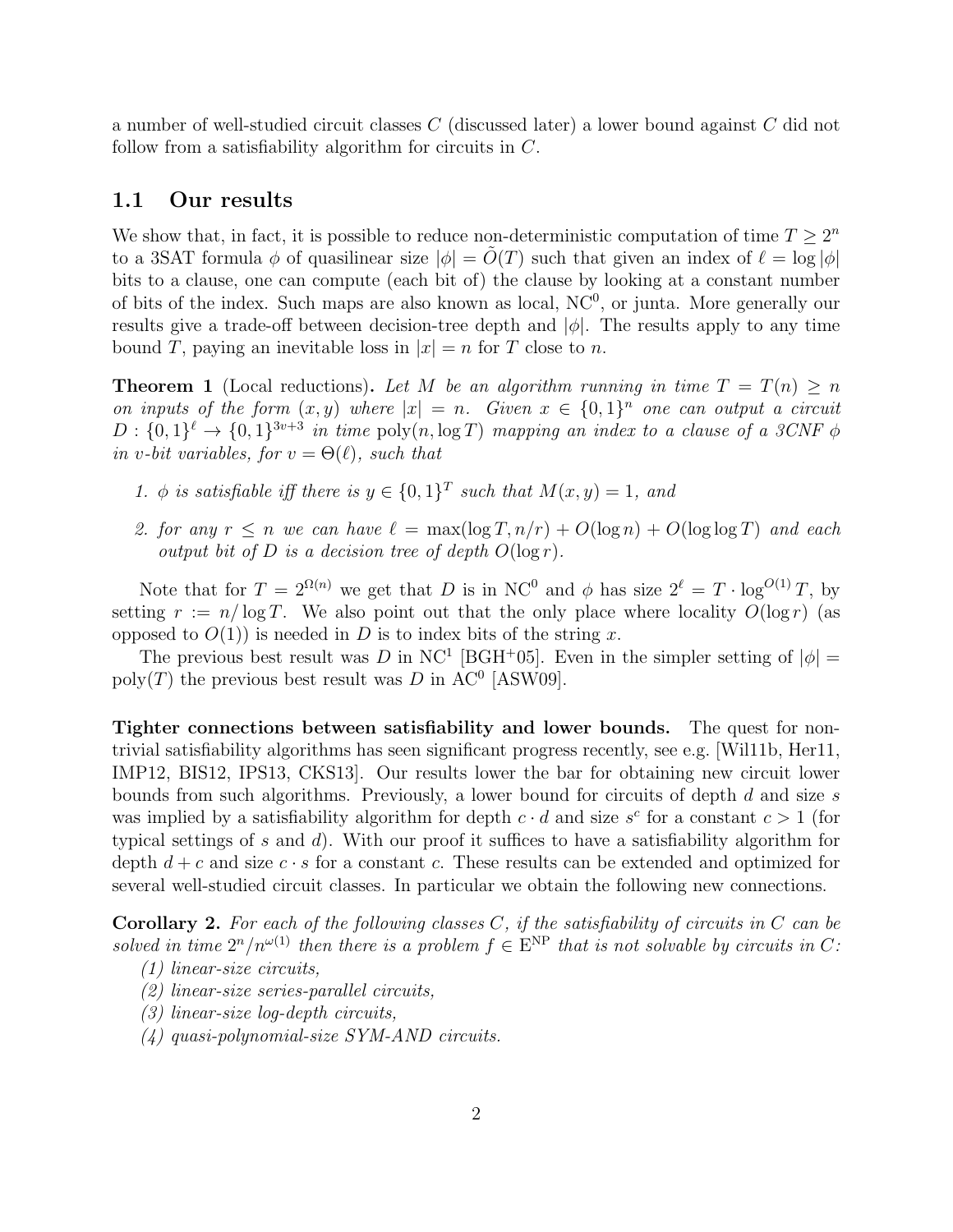Recall that available size lower bounds for unrestricted circuits are between  $3n - o(n)$ and  $5n - o(n)$ , depending on the basis [Blu84, LR01, IM02]. In 1977 Valiant [Val77] focused attention on classes (2) and (3). (Some missing details about series-parallel graphs are provided in [Cal08].) The class (4) contains ACC [Yao90, BT94], and can be simulated by number-on-forehead protocols with a polylogarithmic number of players and communication [HG91]. Williams [Wil11b] gives a quasilinear-time algorithm to evaluate a SYM-AND circuit on all inputs.

For class (4) one can in fact obtain  $f \in NE$  using the seminal work by Impagliazzo, Kabanets, and Wigderson [IKW01] and its extension by Williams [Wil13a, Wil11b]. But to do so for classes  $(1)-(3)$ , one would need a strengthening of [IKW01] to linear-size circuits, which we raise as an open problem.

It has long been known that the satisfiability of classes  $(1)-(3)$  can be linked to kSAT. Using Corollary 2, we can link kSAT to circuit lower bounds. Only  $(1')$  in the following corollary was known [Wil13a, Theorem 6.1]. Our proof is different: we obtain (1') immediately from (1) in Corollary 2 by the Cook-Levin theorem. In the corollary, a kSAT instance has *n* variables and  $O(n)^k$  clauses.

**Corollary 3.** In Items  $(1)$ ,  $(2)$ , and  $(3)$  of Corollary 2 we can substitute, respectively, the following assumptions:

(1') The exponential time hypothesis (ETH) [IP01] is false; i.e., for every  $\epsilon > 0$ , 3SAT is in time  $2^{\epsilon n}$ ,

(2') The strong exponential time hypothesis (SETH) is false [IP01]; i.e., there is  $\epsilon < 1$ such that for every k, kSAT is in time  $2^{\epsilon n}$ ,

(3') there is  $\alpha > 0$  such that  $n^{\alpha}$ -SAT is in time  $2^{n-\omega(n/\log \log n)}$ .

For context, the best algorithms for kSAT run in time  $2^{n(1-O(1/k))}$  [DGH+02, PPSZ05].

Although Corollaries 2 and 3 are stated in terms of linear-size circuits, the proofs provide a close correspondence between the running time for satisfiability and the parameters of the circuit class. This is discussed in more detail later in this section, see "subsequent work."

Finally, we consider the class of polynomial-size depth-d circuits of threshold gates, which may have unbounded or bounded weights. (The latter case corresponds to Majority.) Recall that anything computed by a poly-size depth-d circuit with unbounded weights can be computed by a depth  $d+1$  circuit with bounded weights [HMP+93, GHR92], and that it is not known if  $EXP<sup>NP</sup>$  has poly-size unbounded-weight circuits of depth  $d = 2$ . For these classes (and others) we show that a lower bound for depth d follows from a satisfiability algorithm for depth  $d + 2$ .

Corollary 4. Consider unbounded fan-in circuits consisting of threshold gates (either boundedor unbounded-weight). Let d be an integer.

Suppose that for every c, given a circuit of depth  $d+2$  and size  $n^c$  on n input bits one can decide its satisfiability in time  $2^n/n^{\omega(1)}$ .

Then NE does not have circuits of polynomial size and depth d.

A diagram of some of the classes mentioned above, and their relative power, can be found in [Vio13].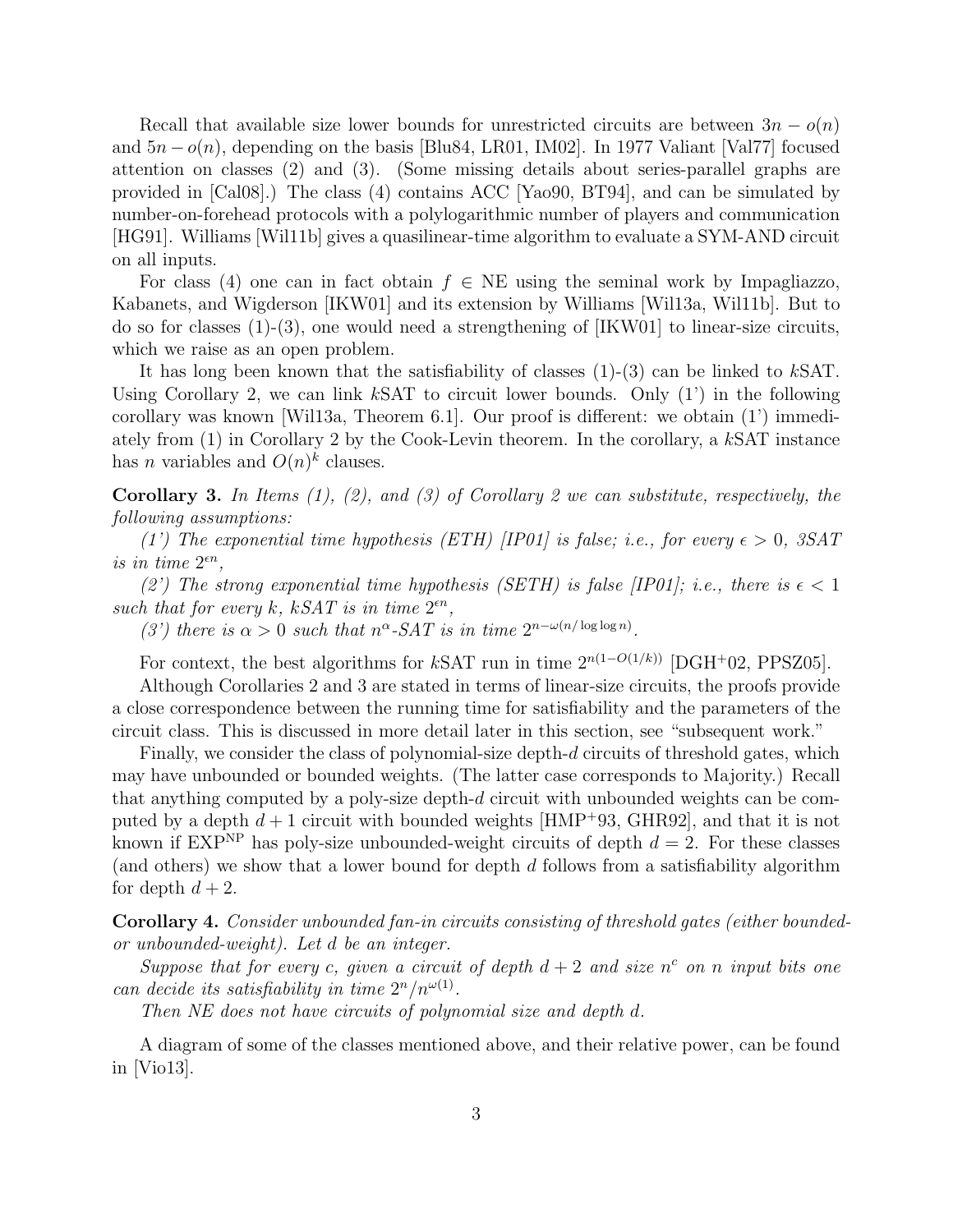Our results have a few other consequences. For example they imply that the so-called succinct version of various NP-complete problems remain NEXP-complete even if described by an NC<sup>0</sup> circuit. In particular we obtain this for 3SAT and 3Coloring. Our techniques are also relevant to the notion of circuit uniformity. A standard notion of uniformity is log-space uniformity, requiring that the circuit is computable in logarithmic space or, equivalently, that given an index to a gate in the circuit one can compute its type and its children in linear space. Equivalences with various other uniformity conditions are given by Ruzzo [Ruz81], see also [Vol99]. We consider another uniformity condition which is stronger than previously considered ones in some respects. Specifically, we describe the circuit by showing how to compute children by an  $NC^0$  circuit, i.e. a function with constant locality.

**Theorem 5** (L-uniform  $\Leftrightarrow$  local-uniform). Let  $f: \{0,1\}^* \rightarrow \{0,1\}$  be a function computable by a family of log-space uniform polynomial-size circuits. Then f is computable by a family of polynomial-size circuits  $C = \{C_n : \{0,1\}^n \to \{0,1\}\}_n$  such that there is Turing machine that on input n (in binary) runs in time  $O(\text{poly}\log n)$  and outputs a map  $D: \{0,1\}^{O(\log n)} \to$  $\{0,1\}^{O(\log n)}$  such that

(i) D has constant locality, i.e., every output bit of D depends on  $O(1)$  input bits, and

(ii) on input a label g of a gate in  $C_n$ , D outputs the type of g and labels for each child.

Does this paper simplify the proof that NEXP is not in ACC? Recall that the proof [Wil11b] that NEXP is not in ACC uses as a black-box a result like Theorem 1 but with the requirement on the efficiency of  $D$  relaxed to polynomial-size circuits. If one instead uses as a black-box Theorem 1, one obtains an arguably more direct proof, reported for completeness in §6.

In fact, to obtain the separation of NEXP from ACC it suffices to prove a weaker version of Theorem 1 where D is, say, in  $AC^0$ . This weaker version has a simpler proof, as explained in §1.2. Independently of our work, Kowalski and Van Melkebeek proved this  $AC^0$  result (personal communication).

Subsequent work. The announcement of our results as (ECCC Technical Report 13- 099, July 2013) contained the same results as above except it did not mention Corollary 3 and items (2) and (4) in Corollary 2. After that announcement several related works have appeared. Oliveira's survey [Oli13] contains an alternative connection between satisfiability and circuit lower bounds, which yields a different proof of our Corollary 4 establishing a depth-2 overhead in that connection. Williams [Wil14] shows that the ability to count the number of satisfying assignments to circuits faster than brute-force search yields lower bounds against related circuits. His connection preserves the type of the gates in the input layer, a feature which is used to obtain some new lower bounds.

The work [BV14] builds on our results and is concurrent with [Wil14]. It gives a connection between derandomization and lower bounds that also preserves the type of the gates in the input layer. Thus, derandomization (or satisfiability), as opposed to counting, is sufficient for the lower bounds in [Wil14]. [BV14] also improves the depth loss of 2 in Corollary 4 to 1. Finally, they make a step in the direction we suggested of optimizing the constants in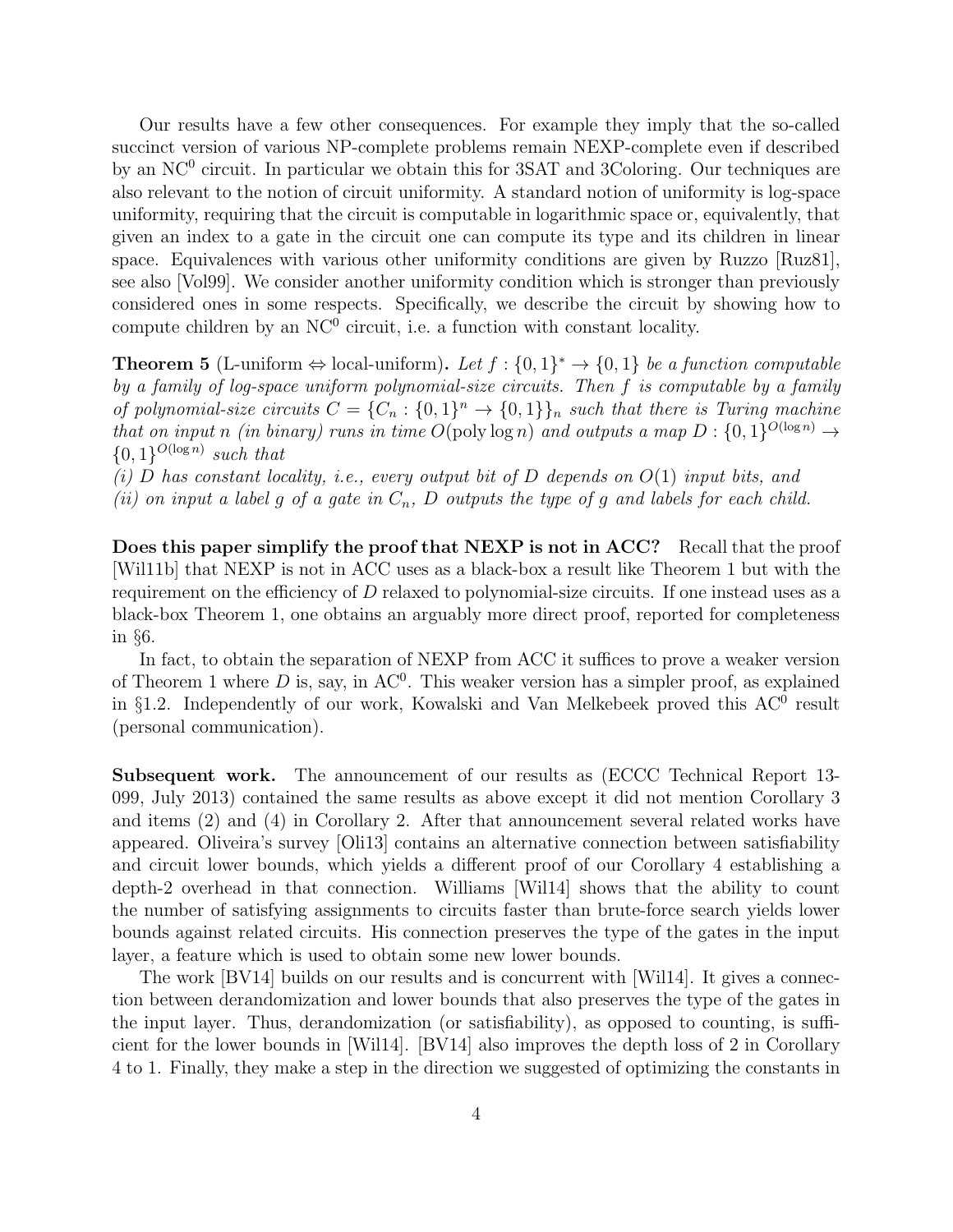Item (1) of Corollary 2. In combination with the standard Cook-Levin reduction to 3SAT, they obtain that if 3SAT is in deterministic time  $c^n$  for any  $c < 2^{1/10} = 1.07...$  then  $E^{NP}$ does not have circuits of size  $3n$  over the standard, full basis. Note that such a lower bound does not easily follow from diagonalization because the description length of a circuit of size 3n is superlinear. (Also recall the available lower bounds have the form  $3n - o(n)$ ). The current record for solving 3SAT deterministically has  $c = 1.33...$  [MTY11], cf. [Her11].

As a corollary to [BV14], in this revision we show that even a somewhat more modest improvement to 3SAT algorithms would imply new lower bounds for non-boolean functions with range  $m = 2$  bits. Such lower bounds do not seem known for any  $m = o(n)$ , cf. [KMM12].

**Corollary 6** (Corollary to [BV14]). If 3SAT is in time  $c^n$  for any  $c < 2^{1/7} = 1.10...$ , then there exists a (non-Boolean) function  $f: \{0,1\}^n \to \{0,1\}^2$  in  $E^{NP}$  such that any circuit over the full basis computing it requires at least 3n (non-input) gates.

### 1.2 Techniques

Background: Reducing non-deterministic time T to size- $\tilde{O}(T)$  3SAT. Our starting point is the reduction of non-deterministic time-T computation to 3SAT instances of quasilinear size  $T' = \tilde{O}(T)$ . The classical proof of this result [HS66, Sch78, PF79, Coo88, GS89, Rob91] hinges on the oblivious Turing machine simulation by Pippenger and Fischer [PF79]. However computing connections in the circuit induced by the oblivious Turing machine is a somewhat complicated recursive procedure, and we have not been able to use this construction for our results.

Instead, we use an alternative proof that replaces this simulation by coupling an argument due to Gurevich and Shelah [GS89] with sorting circuits. The first reference that we are aware of for the alternative proof is the survey by Van Melkebeek [vM06, §2.3.1], which uses Batcher's odd-even mergesort networks [Bat68]. This proof was rediscovered by a superset of the authors as a class project [VN12]. We now recall it.

Consider any general model of (non-deterministic) computation, such as RAM or randomaccess Turing machines. (One nice feature of this proof is that it directly handles models with random-access, aka direct-access, capabilities.) The proof reduces computation to the satisfiability of a circuit C. The latter is then reduced to 3SAT via the textbook reduction. Only the first reduction to circuit satisfiability is problematic and we will focus on that one here. Consider a non-deterministic time-T computation. The proof constructs a circuit of size  $O(T)$  whose inputs are (non-deterministic guesses of) T configurations of the machine. Each configuration has size  $O(\log T)$  and contains the state of the machine, all registers, and the content of the memory locations indexed by the registers. This computation is then verified in two steps. First, one verifies that every configuration  $C_i$  yields configuration  $C_{i+1}$ assuming that all bits read from memory are correct. This is a simple check of adjacent configurations. Then to verify correctness of read/write operations in memory, one sorts the configurations by memory indices, and within memory indices by timestamp. Now verification is again a simple check of adjacent configurations. The resulting circuit is outlined in Figure 1 (for a 2k-tape random-access Turing machine). Using a sorting network of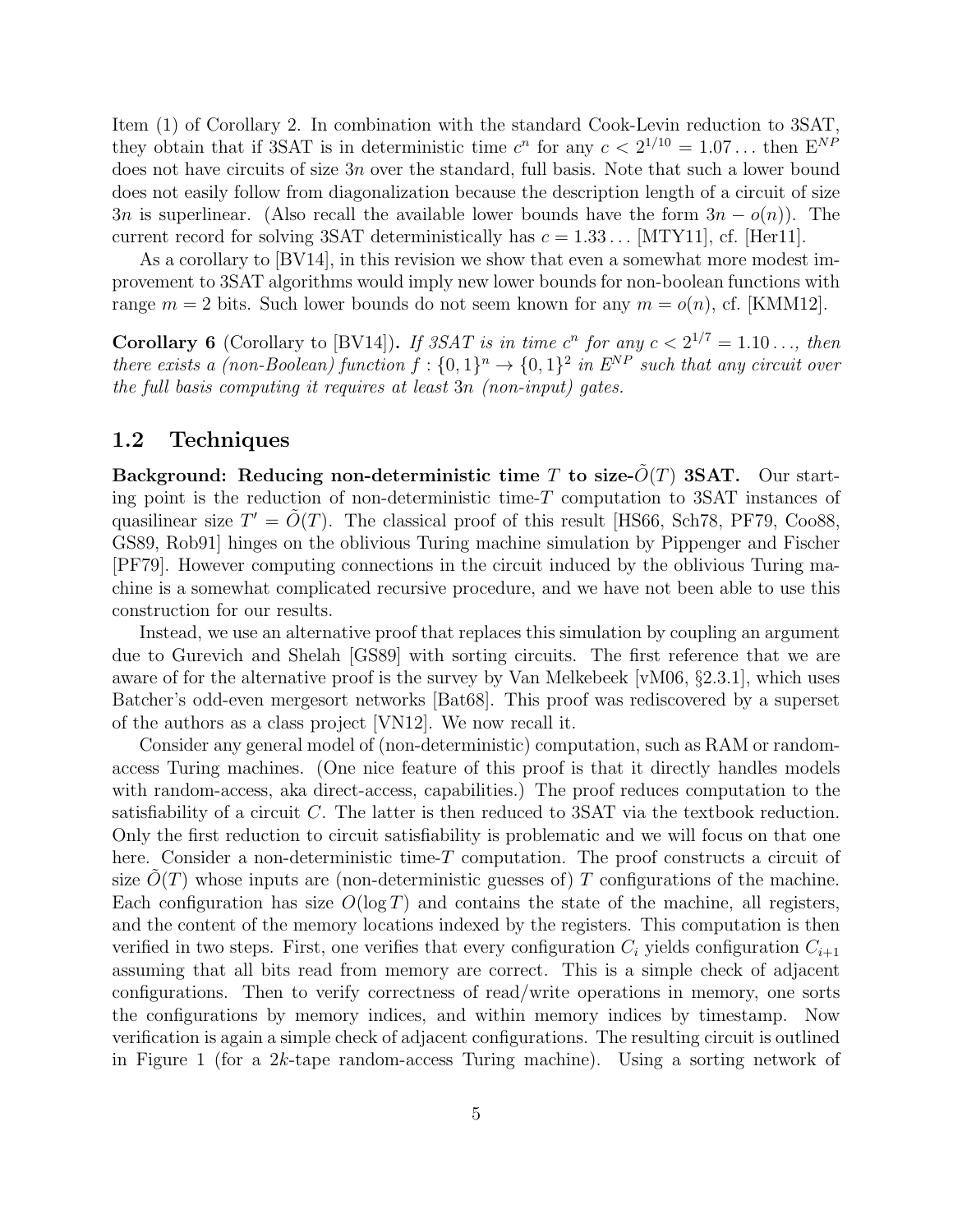quasilinear size  $O(T)$  results in a circuit of size  $O(T)$ .

Making low-space computation local. Our first new idea is a general technique that we call spreading computation. This shows that any circuit  $C$  whose connections can be computed in space linear in the description of a gate (i.e., space  $log |C|$ ) has an equivalent circuit C' of size  $|C'| = \text{poly}|C|$  whose connections can be computed with constant locality. This technique is showcased in §2 in the simpler setting of Theorem 5.

The main idea in the proof is simply to let the gates of  $C'$  represent configurations of the low-space algorithm computing children in C. Then computing a child amounts to performing one step of the low-space algorithm, (each bit of) which can be done with constant locality in a standard Turing machine model. One complication with this approach is that the circuit  $C'$  has many invalid gates, i.e., gates that do not correspond to the computation of the low-space algorithm on a label of C. This is necessarily so, because constant locality is not powerful enough to even check the validity of a configuration. Conceivably, these gates could induce loops that do not correspond to computation, and make the final 3SAT instance always unsatisfiable. We avoid cycles by including a clock in the configurations, which allows us to ensure that each invalid gate leads to a sink.

We apply spreading computation to the various sub-circuits checking consistency of configurations, corresponding to the triangles in Figure 1. These sub-circuits operate on configurations of size  $O(\log T)$  and have size poly log T. Hence, we can tolerate the polynomial increase in their complexity given by the spreading computation technique.

There remain however tasks for which we cannot use spreading computation. One is the sorting sub-circuit. Since it has size  $\geq T$  we cannot afford a polynomial increase. Another task is indexing adjacent configurations. We now discuss these two in turn.

**Sorting.** We first mention a natural approach that gets us close but not quite to our main theorem. The approach is to define an appropriate labeling of the sorting network so that its connections can be computed very efficiently. We are able to define a labeling of bit-length  $t + O(\log t) = \log \tilde{O}(T)$  for comparators in the odd-even mergesort network of size  $\tilde{O}(2^t)$ (and depth  $t^2$ ) that sorts  $T = 2^t$  elements such that given a label one can compute the labels of its children by a decision tree of depth logarithmic in the length of the label, i.e. depth  $\log \log O(T)$ . With a similar labeling we can get linear size circuits. Or we can get constant locality at the price of making the 3SAT instance of size  $T^{1+\epsilon}$ . The details appear in the separate work [JMV14].

To obtain constant locality we use a variant by Ben-Sasson, Chiesa, Genkin, and Tromer [BCGT13]. They replace sorting networks with routing networks based on De Bruijn graphs. We note that routing networks have been used extensively in the PCP literature starting, to our knowledge, with the work of Polishchuk and Spielman [PS94]. They have been used mostly for their algebraic properties, whereas we exploit the small locality of these networks. Specifically, the connections of these networks involve computing bit-shift, bit-xor, and addition by 1. The first two operations can easily be computed with constant locality, but the latter cannot in the standard binary representation. However, this addition by 1 is only on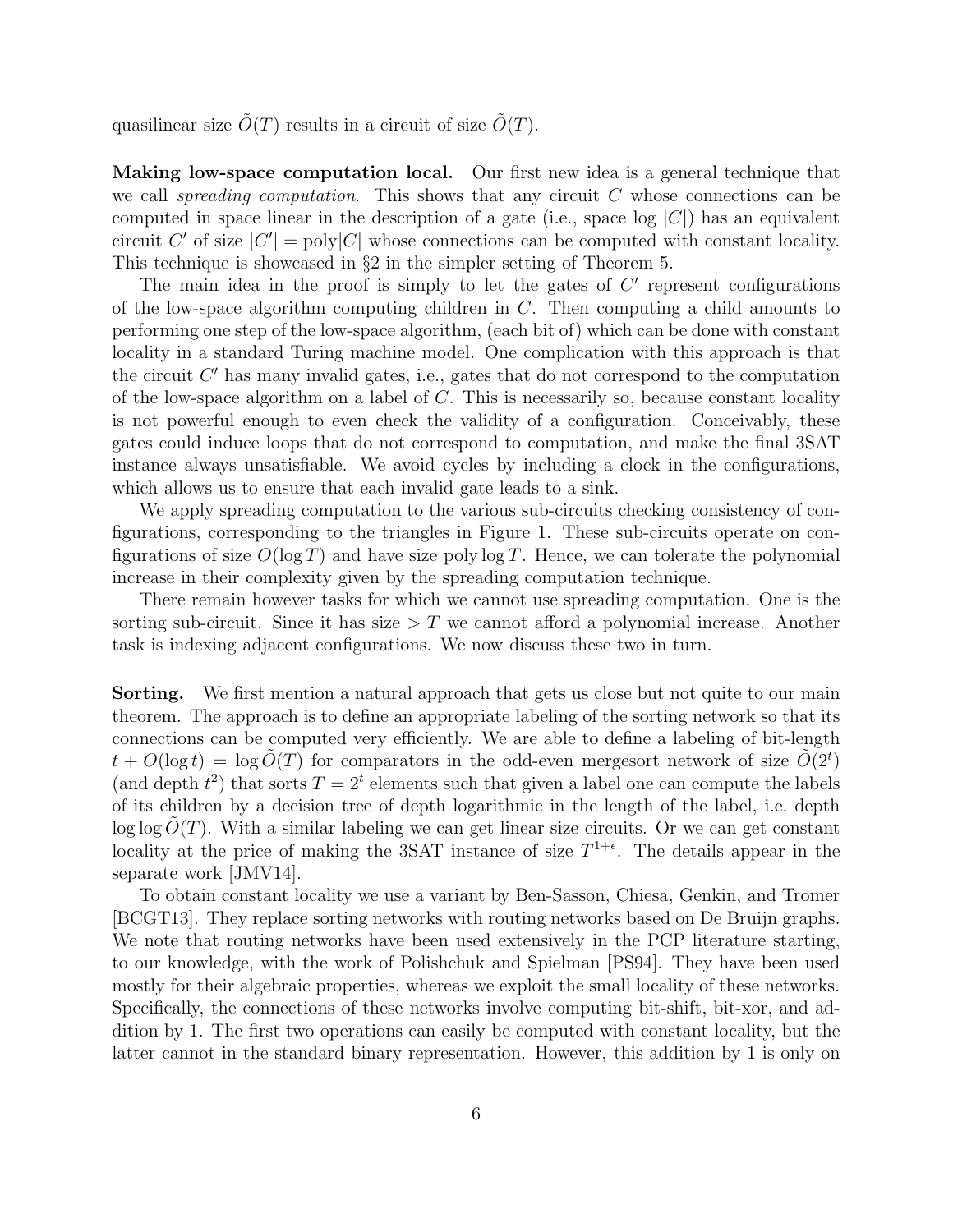

Figure 1: Each of the T configurations has size  $O(\log T)$ . The checking circuits have size poly log T. The sorting circuits have size  $\tilde{O}(T)$ . k is a constant. Hence overall circuit has size  $\tilde{O}(T)$ .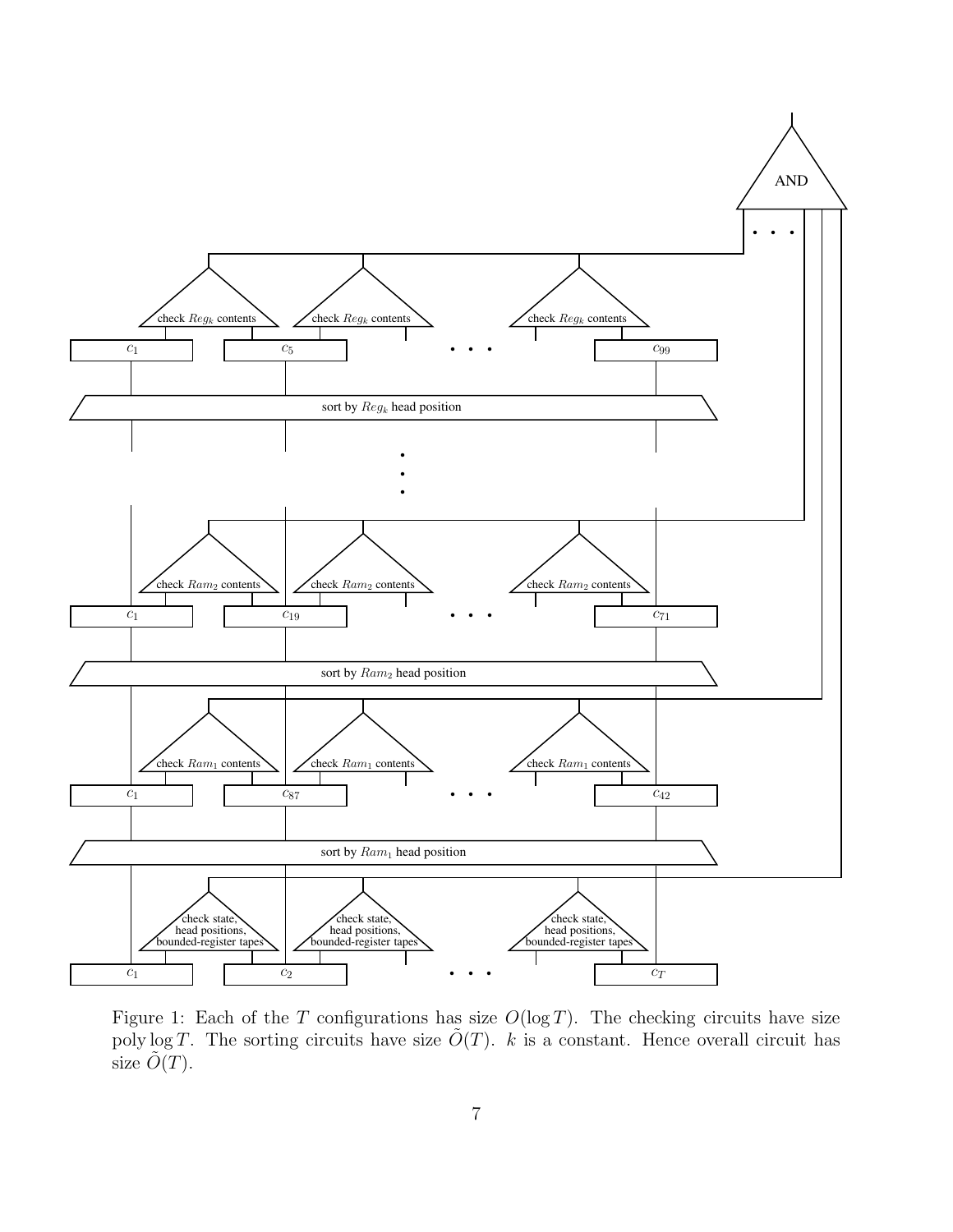$O(\log \log T)$  bits. Hence we can afford an alternative, redundant representation which gives us an equivalent network where all the operations can be computed with constant locality. This representation again introduces invalid labels; those are handled in a manner similar to our spreading computation technique.

Plus one. Regardless of whether we are using sorting or routing networks, another issue that comes up in all previous proofs is addition by 1 on strings of  $> \log T$  bits. This is needed to index adjacent configurations  $C_i$  and  $C_{i+1}$  for the pairwise checks in Figure 1. As mentioned before, this operation cannot be performed with constant locality in the standard representation. Also, we cannot afford a redundant representation (since strings of length  $c \log T$  would correspond to an overall circuit of size  $\geq T^c$ ).

For context, we point out an alternative approach to compute addition by 1 with constant locality which however cannot be used because it requires an inefficient pre-processing. The approach is to use primitive polynomials over  $GF(2)^{\log T}$ . These are polynomials modulo which x has order  $2^{\log T} - 1$ . Addition by 1 can then be replaced by multiplication by x, which can be shown to be local. This is similar to *linear feedback registers*. However, it is not known how to construct such polynomials efficiently w.r.t. their degrees, see [Sho92].

To solve this problem we use routing networks in a different way from previous works. Instead of letting the network output an array  $C_1, C_2, \ldots$  representing the sorted configurations, we use the network to represent the "next configuration" map  $C_i \rightarrow C_{i+1}$ . Viewing the network as a matrix whose first column is the input and the last column is the output, we then perform the pairwise checks on every pair of input and output configurations that are in the same row. The bits of these configurations will be in the same positions in the final label, thus circumventing addition by one.

As we mentioned earlier, for a result such as NEXP not in ACC [Wil11b] it suffices to prove a weaker version of our Theorem 1 where the reduction is computed by, say, an  $AC^0$ circuit. For the latter, it essentially suffices to show that either the sorting network or the routing network's connections are in that class.

Organization. §2 showcases the spreading computation technique and contains the proof of Theorem 5. In §3 we present our results on routing networks. In §4 we discuss how to fetch the bits of the input x.  $\S5$  includes the proof of our main Theorem 1. Finally,  $\S6$ we discuss connections between satisfiability algorithms and lower bounds; in particular we outline a proof of the ACC lower bound, and prove Corollaries 2, 3, and 4.

# 2 Spreading computation

In this section we prove Theorem 5.

**Theorem 5** (L-uniform  $\Leftrightarrow$  local-uniform). Let  $f: \{0,1\}^* \rightarrow \{0,1\}$  be a function computable by a family of log-space uniform polynomial-size circuits. Then f is computable by a family of polynomial-size circuits  $C = \{C_n : \{0,1\}^n \to \{0,1\}\}_n$  such that there is Turing machine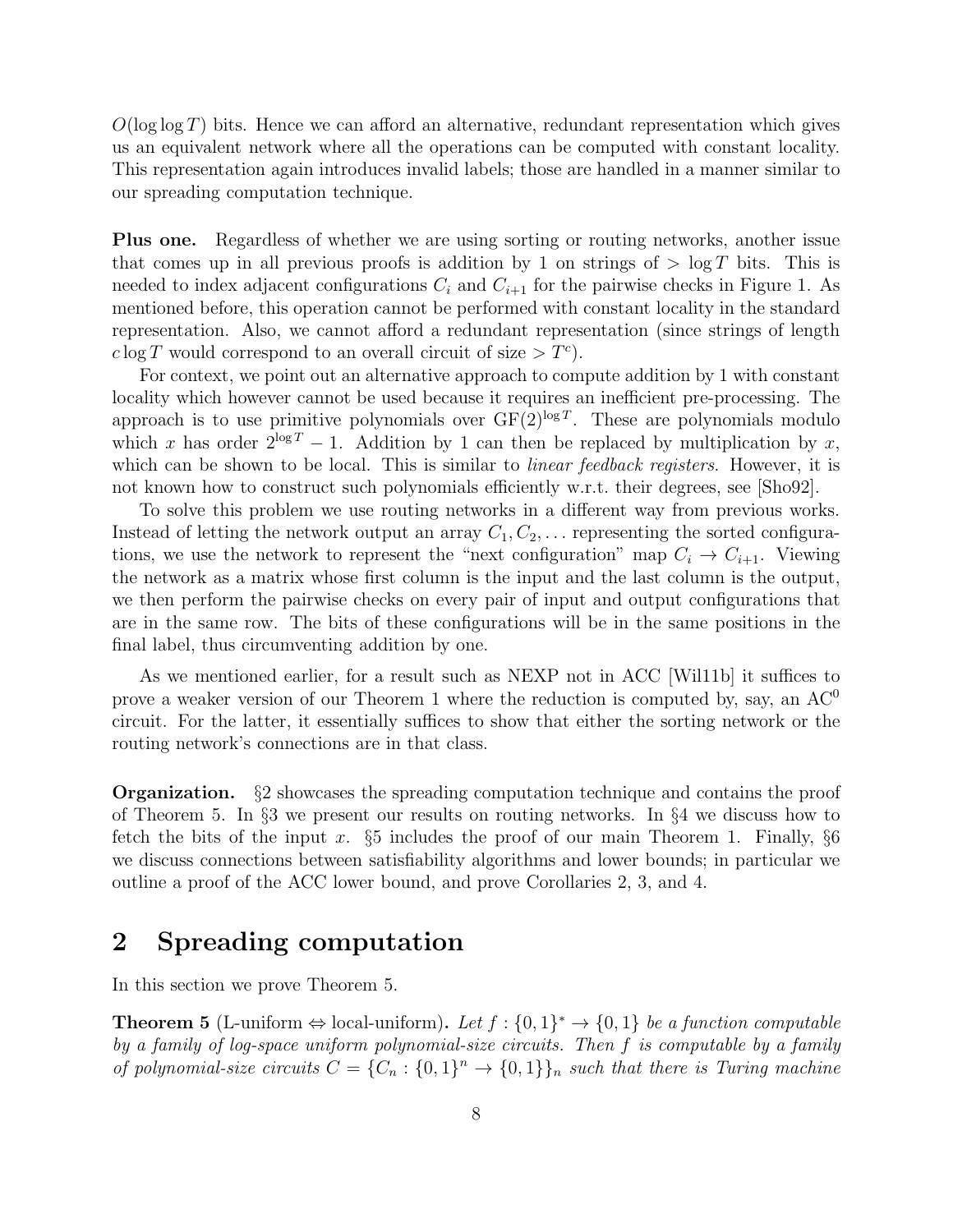that on input n (in binary) runs in time  $O(\text{poly}\log n)$  and outputs a map  $D: \{0,1\}^{O(\log n)} \to$  $\{0,1\}^{O(\log n)}$  such that

- (i) D has constant locality, i.e., every output bit of D depends on  $O(1)$  input bits, and
- (ii) on input a label g of a gate in  $C_n$ , D outputs the type of g and labels for each child.

We will use the following formalization of log-space uniformity: a family of polynomialsize circuits  $C' = \{C'_n : \{0,1\}^n \to \{0,1\}\}_n$  is log-space uniform if there exists a Turing machine M that, on input  $g \in \{0,1\}^{\log |C'_n|}$  labeling a gate in  $C'_n$ , and n written in binary, uses space  $O(\log n)$  and outputs the types and labels of each of g's children. (Note that M outputs the types of  $q$ 's children rather than  $q$ 's type; the reason for this will be clear from the construction below.)

*Proof.* Let  $C'$  be a log-space uniform family of polynomial-size circuits and  $M$  a log-space machine computing connections in  $C'$ . We make the following simplifying assumptions without loss of generality.

- Each gate in  $C'$  has one of the following five types: And (fan-in-2), Not (fan-in-1), Input (fan-in-0), Constant-0 (fan-in-0), Constant-1 (fan-in-0).
- For all n,  $|C'_n|$  is a power of 2. In particular, each  $(\log |C'_n|)$ -bit string is a valid label of a gate in  $C'_n$ .
- M's input is a label  $g \in \{0,1\}^{\log |C'_n|}$ , a child-selection-bit  $c \in \{0,1\}$  that specifies which of  $g$ 's  $\leq$  2 children it should output, and n in binary. M terminates with  $\log|C_n|$  bits of its tape containing the child's label, and 3 bits containing the child's type.

The local-uniform family  $C$  will additionally have fan-in-1 Copy gates that compute the identity function. Gates in  $C$  are labeled by configurations of  $M$ , and we now specify these. Let  $q, k, k' = O(1)$  be such that M has  $2^q - 1$  states, and on input  $(g, c, n) \in \{0, 1\}^{\tilde{O}(\log |C'_n|)}$ it uses space  $\leq k \log n$  and runs in time  $\leq n^{k'}$ . A configuration of M is a bit-string of length  $((q+2)\cdot k+2k')\cdot \log n$ , and contains two items: the *tape* and the *timestep*.

The tape is specified with  $(q+2) \cdot k \cdot \log n$  bits. Each group of  $q+2$  bits specifies a single cell of  $M$ 's tape as follows. The first two bits specify the value of the cell, which is either  $0$ , 1, or blank. The remaining q bits are all zero if  $M$ 's head is not on this cell, and otherwise they contain the current state of M.

The timestep is specified with  $2k' \cdot \log n$  bits. In order to allow it to be incremented by a local function, we use the following representation which explicitly specifies the carry bits arising from addition. View the timestep as a sequence of pairs

$$
((c_{k' \log n}, b_{k' \log n}), (c_{k' \log n-1}, b_{k' \log n-1}), \ldots, (c_1, b_1)) \in \{0, 1\}^{2k' \log n}.
$$

Then the timestep is initialized with  $c_i = b_i = 0$  for all i, and to increment by 1 we simultaneously set  $c_1 \leftarrow b_1$ ,  $b_1 \leftarrow b_1 \oplus 1$ , and  $c_i \leftarrow b_i \wedge c_{i-1}$  and  $b_i \leftarrow b_i \oplus c_{i-1}$  for all  $i > 1$ .

It is not difficult to see that there is a local map  $\bigcup \rho d : \{0,1\}^{O(\log n)} \to \{0,1\}^{O(\log n)}$ that, on input a configuration of  $M$ , outputs the configuration that follows in a single step.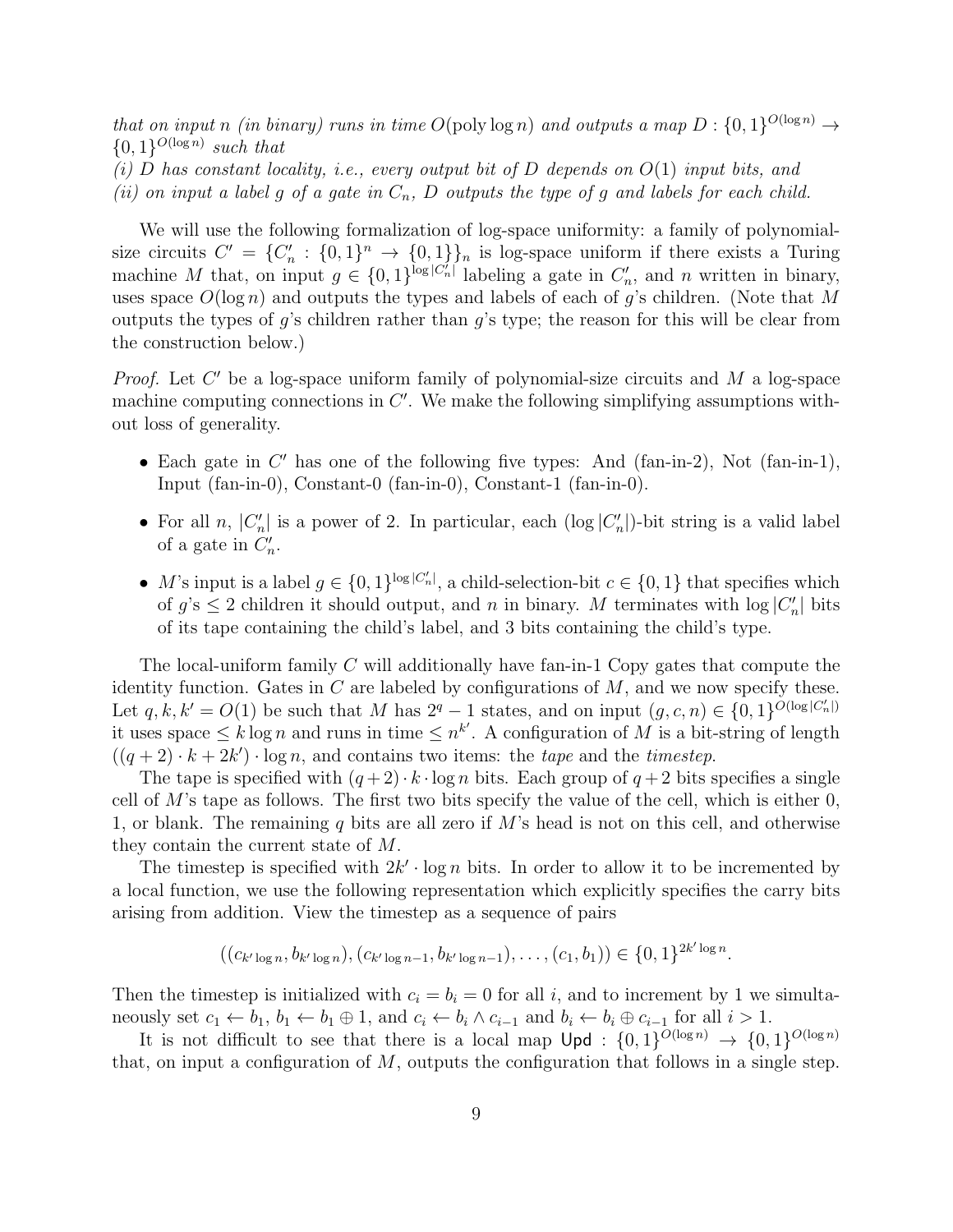Namely Upd increments the timestep using the method described above, and updates each cell of the tape by looking at the  $O(1)$  bits representing that cell and the two adjacent cells.

We say that a configuration is *final* iff the most-significant bit of the timestep is 1. This convention allows a local function to check if a configuration is final. Using the above method for incrementing the timestep, a final configuration is reached after  $n^{k'} + k' \log n - 1$  steps. We say that a configuration is *valid* if either (a) it is the initial configuration of  $M$  on some input  $(g, c) \in \{0, 1\}^{\log |C'_n|+1}$  labeling a gate in  $C'_n$  and specifying one of its children, or (b) it is reachable from such a configuration by repeatedly applying Upd. (Note that Upd must be defined on every bit-string of the appropriate length. This includes strings that are not valid configurations, and on these it can be defined arbitrarily.)

We now describe the circuit family  $C = \{C_n\}_n$  and the local map D that computes connections in these circuits, where  $D$  depends on  $n$ .

 $C_n$  has size  $n^u$  for  $u := (q+2) \cdot k + 2k' = O(1)$ , and each gate is labeled by an  $(u \log n)$ -bit string which is parsed as a configuration of M.  $C_n$  is constructed from  $C'_n$  by introducing a chain of Copy gates between each pair of connected gates  $(g_{\text{parent}}, g_{\text{child}})$  in  $C'_n$ , where the gates in this chain are labeled by configurations that encode the computation of M on input  $g_{\text{parent}}$  and with output  $g_{\text{child}}$ .

Let  $g \in \{0,1\}^{u \log n}$  be a configuration of M labeling a gate in  $C_n$ . Our convention is that if g is a final configuration then the type of g is what is specified by three bits at fixed locations on  $M$ 's tape, and if g is not a final configuration then the type is Copy. (Recall that when M terminates, the type of its output is indeed written in three bits at fixed locations.) In particular, the type of a gate can be computed from its label  $g$  by a local function.

D computes the children of its input g as follows. If g is not a final configuration, then D outputs the single child whose configuration follows in one step from q using the map Upd described above. If g is a final configuration,  $D$  first determines its type and then proceeds as follows. If the type is And, then D outputs two children by erasing all but the  $log |C'_n|$ bits of M's tape corresponding to a label of a gate in  $C'_n$ , writing n, setting the timestep to 0, putting  $M$  in its initial state with the head on the leftmost cell, and finally setting one child to have  $c = 0$  and one child to have  $c = 1$ . (Recall that c is the child-selection-bit for M.) If the type is Not, then D acts similarly but only outputs the one with  $c = 0$ . For any other type,  $g$  has fan-in 0 and thus  $D$  outputs no children.

Naturally, the output gate of  $C_n$  is the one labeled by the configuration consisting of the first timestep whose MSB is 1 and the tape of M containing  $(g_{\text{out}}, t_{\text{out}}, n)$  where  $g_{\text{out}}$  is the unique label of  $C''$ s output gate and  $t_{\text{out}}$  is its type. (The remainder of this configuration can be set arbitrarily.) It is clear that starting from this gate and recursively computing all children down to the fan-in-0 gates of  $C_n$  gives a circuit that computes the same function as  $C_n'$ . Call the tree computed in this way the *valid tree*.

We observe that  $C_n$  also contains gates outside of the valid tree, namely all gates whose labels do not correspond to a valid configuration. To conclude the proof, we show that the topology of these extra gates does not contain any cycles, and thus  $C_n$  is a valid circuit. By avoiding cycles, we ensure that the circuit can be converted to a constraint-satisfaction problem (i.e. 3SAT); the existence of a cycle with an odd number of Not gates would cause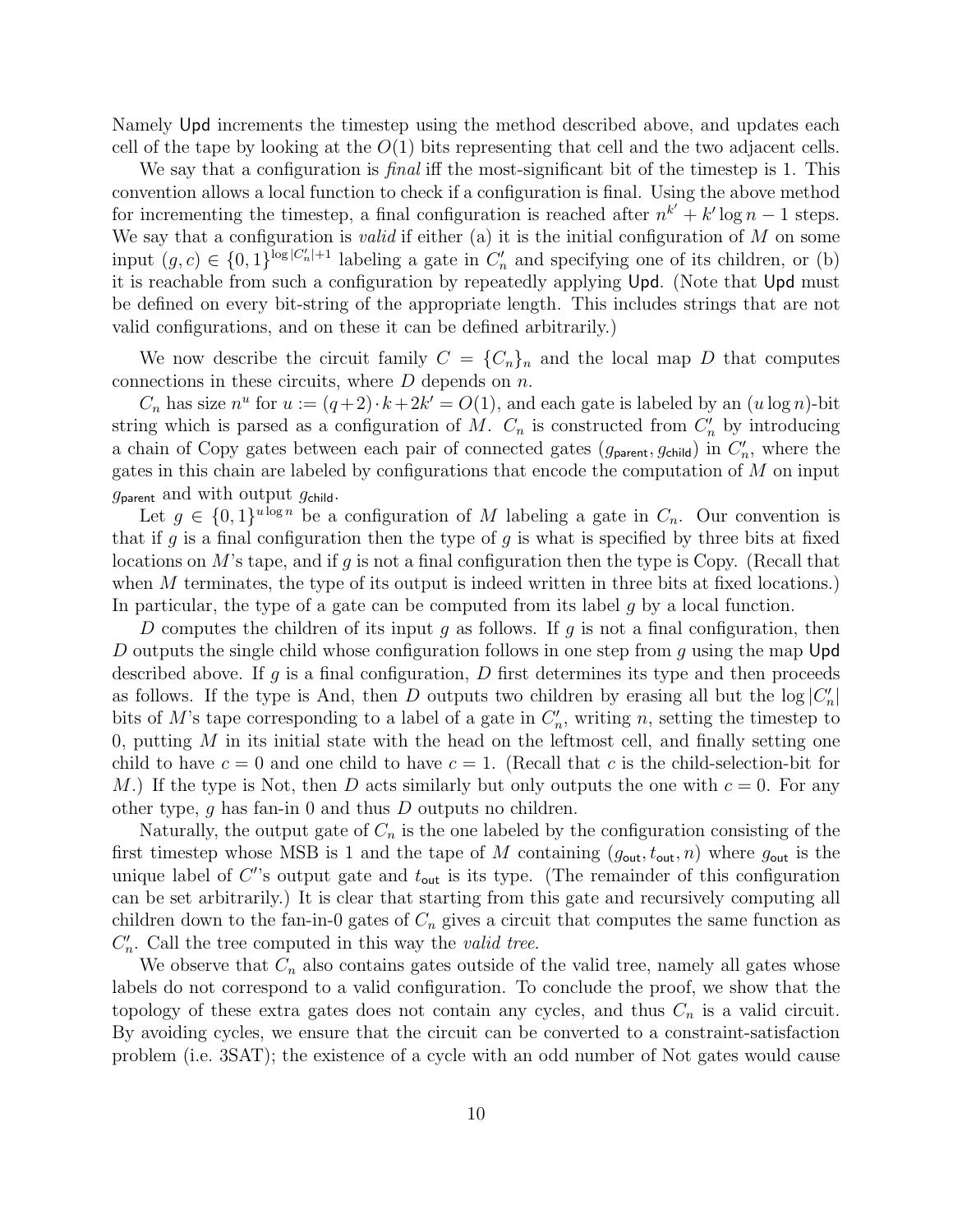the formula to be always unsatisfiable.

Consider a label g of a gate in  $C_n$  containing a configuration of M. If g is the label of a gate in the valid tree, then it is clearly not part of a cycle. If  $g$  is any other label, we consider two cases: either g is a final configuration or it is not. If g is not a final configuration, then its descendants eventually lead to a final configuration  $g'$ . (This follows because of the inclusion of the timestep in each configuration, and the fact that starting from any setting of the  $(c_i, b_i)$  bits and repeatedly applying the increment procedure will eventually yield a timestep with MSB = 1.) Notice that the tape in  $g'$  contains  $\log|C'_n|$  bits corresponding to a valid label of a gate in  $C'_n$ . (This is because of our convention that any bit-string of that length is a valid label. An alternative solution intuitively connects the gates with  $MSB = 1$ to a sink, but has other complications.) Therefore the children of  $g'$  are in the valid tree, and so  $g'$  (and likewise  $g$ ) is not part of a cycle. Similarly, if  $g$  is a final configuration then its children are in the valid tree and so it is not part of a cycle.  $\Box$ 

### 3 Routing networks

In this section we show how to non-deterministically implement the sorting subcircuits. We do this in a way so that for every input sequence of configurations, at least one nondeterministic choice results in a correctly sorted output sequence. Further, each possible output sequence either is a permutation of the input or contains at least one "dummy configuration" (wlog the all-zero string). Importantly, the latter case can be detected by the configuration-checking subcircuits.

**Theorem 7.** Fix  $T = T(n) \geq n$ . Then for all  $n > 0$ , there is a circuit

$$
S: \left(\{0,1\}^{O(\log T)}\right)^T \times \{0,1\}^{O(T\log T)} \rightarrow \left(\{0,1\}^{O(\log T)}\right)^T
$$

of size  $T' := T \cdot \log^{O(1)} T$  and a labelling of the gates in S by strings in  $\{0, 1\}^{\log T'}$  such that the following holds.

- 1. There is a local map  $D: \{0,1\}^{\log T'} \times \{0,1\} \to \{0,1\}^{\log T'}$  such that for every label g of a gate in S,  $D(g, b)$  outputs the label of one of  $g's \leq 2$  children (according to b). Further, the type of each gate can be computed from its label in  $NC^0$ . The latter  $NC^0$ circuit is itself computable in time poly log T.
- 2. Given a  $(\log T + O(\log \log T))$ -bit index into S's output, the label of the corresponding output gate can be computed in  $NC^0$ . Further, given any input gate label, the corresponding  $(\log T + O(\log \log T))$ -bit index into the input can be computed in NC<sup>0</sup>. These two NC<sup>0</sup> circuits are computable in time poly  $\log T$ .
- 3. For every  $C = (C_1, ..., C_T)$  and every permutation  $\pi : [T] \to [T]$ , there exists z such that  $S(C, z) = (C_{\pi(1)}, \ldots, C_{\pi(T)})$ .
- 4. For every  $C = (C_1, ..., C_T)$  and every z, if  $(C'_1, ..., C'_T) := S(C, z)$  is not a permutation of the input then for some  $i$ ,  $C_i'$  is the all-zero string.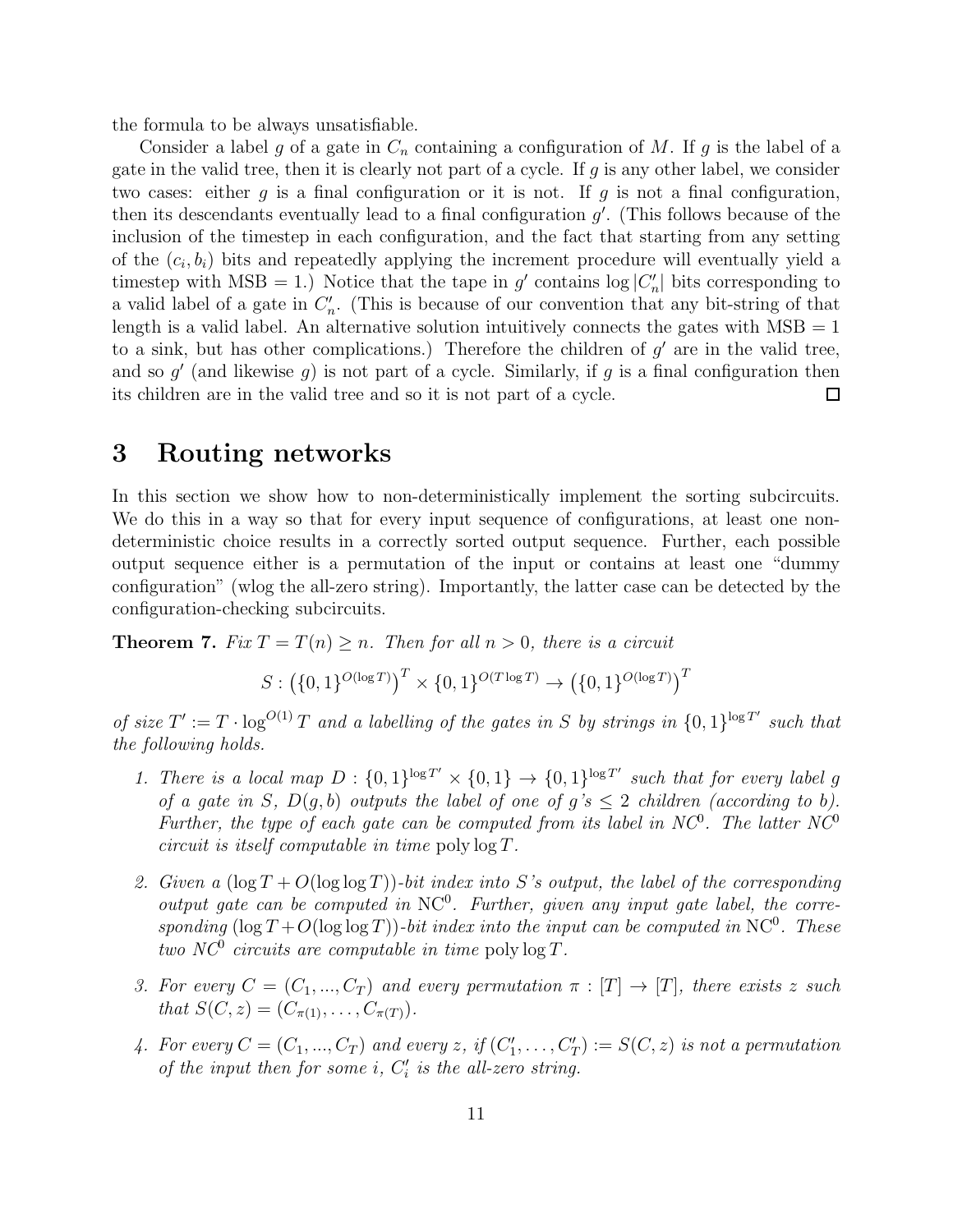We construct this circuit  $S$  using a *routing network*.

**Definition 8.** Let G be a directed layered graph with  $\ell$  columns, m rows, and edges only between subsequent columns such that each node in the first (resp. last)  $\ell - 1$  columns has exactly two outgoing (resp. incoming) edges.

G is a routing network if for every permutation  $\pi : [m] \to [m]$ , there is a set of m nodedisjoint paths that link the *i*-th node in the first column to the  $\pi(i)$ -th node in the last column, for all  $i$ .

Our circuit S will be a routing network in which each node is a  $2 \times 2$  switch that either direct- or cross-connects (i.e. flips) its input pair of configurations to its output pair, depending on the value of an associated control bit. This network is used to non-deterministically sort the input sequence by guessing the set of control bits. We use routing networks constructed from De Bruijn graphs as given in [BCGT13].

**Definition 9.** An *n*-dimensional De Bruijn graph  $DB_n$  is a directed layered graph with  $n+1$  columns and  $2^n$  rows. Each node is labeled by  $(w, i)$  where  $w \in \{0, 1\}^n$  specifies the row and  $0 \leq i \leq n$  specifies the column. For  $i < n$ , each node  $(w, i)$  has outgoing edges to  $(\mathsf{sr}(w), i + 1)$  and  $(\mathsf{sr}(w) \oplus 10 \cdots 0, i + 1)$ , where sr denotes cyclic right shift.

A k-tandem n-dimensional De Bruijn graph  $DB_n^k$  is a sequence of k n-dimensional De Bruijn graphs connected in tandem.

A proof of the following theorem can be found in [BCGT13].

**Theorem 10.** For every n,  $DB_n^4$  is a routing network.

To use this in constructing the sorting circuit  $S$ , we must show how, given the label  $(w, i)$ of any node in  $DB_n^4$ , to compute in NC<sup>0</sup> the labels of its two predecessors.

Computing the row portion of each label (corresponding to  $w$ ) is trivially an NC<sup>0</sup> operation, as w is mapped to  $\mathsf{s}(w)$  and  $\mathsf{s}(w \oplus 10 \cdots 0)$  where sl denotes cyclic left shift.

For the column portion (corresponding to  $i$ ), we use the encoding of integers from Theorem 5 that explicitly specifies the carry bits arising from addition. Namely, we use a  $(2\log(4n))$ -bit counter as described there, and number the columns in reverse order so that the last column is labeled by the initial value of the counter and the first column is labeled by the maximum value. This actually results in more columns than needed, specifically  $4n + \log(4n)$ , due to the convention that the counter reaches its maximum when the MSB becomes 1. (We use this convention here to determine when we are at the input level of the circuit.) However, note that adding more columns to  $DB_n^4$  does not affect its rearrangeability since whatever permutation is induced by the additional columns can be accounted for by the rearrangeability of the first  $4n + 1$  columns.

The next proof will introduce some dummy configurations whose need we explain now. With any routing network, one can talk about either edge-disjoint routing or node-disjoint routing. Paraphrasing  $[BCGT13,$  first par after Def A.6, a routing network with m rows can be used to route  $2m$  configurations using edge-disjoint paths (where each node receives and sends two configs), or m configurations using node-disjoint paths (where each node receives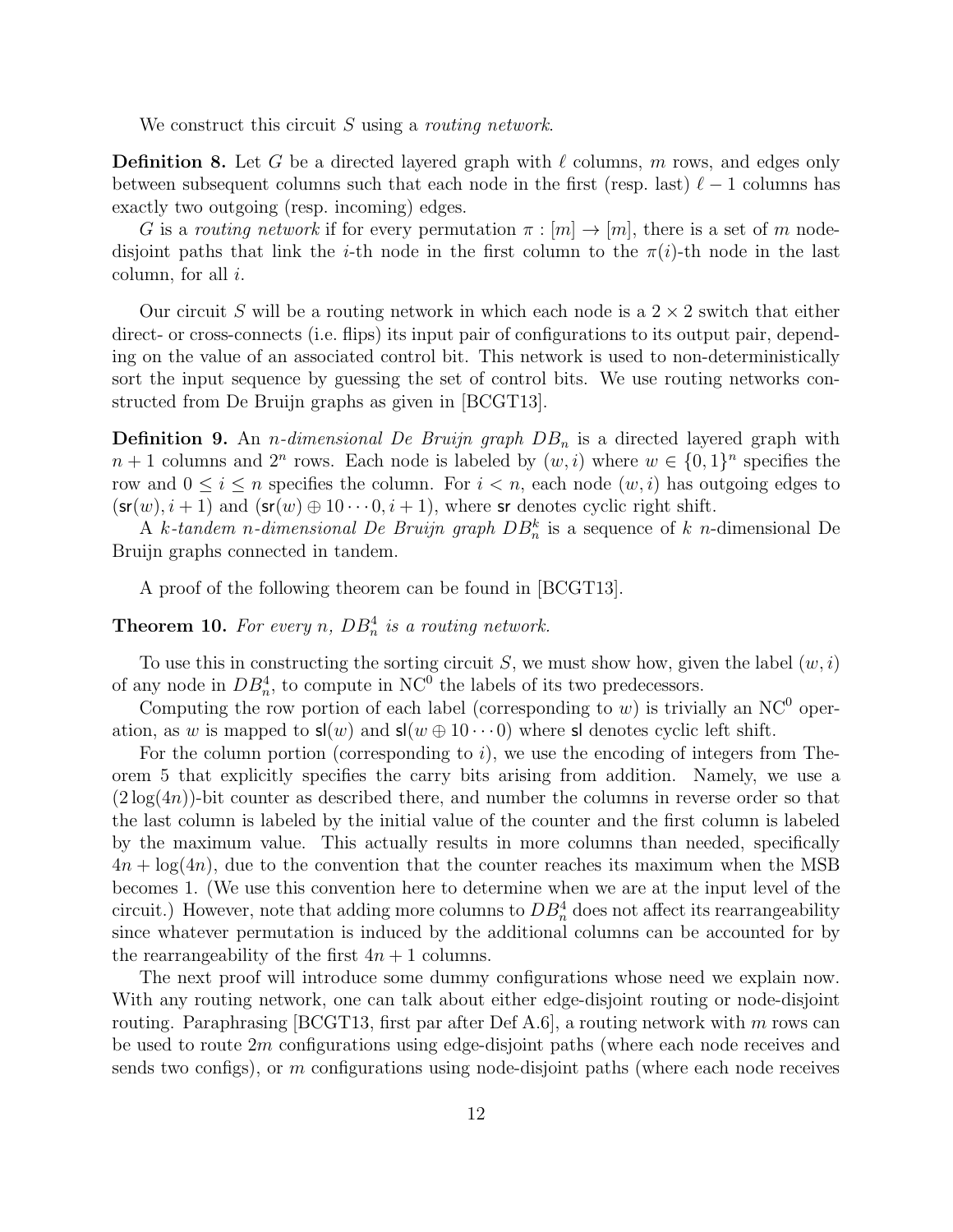and sends one configuration). In the former every edge carries a configuration, while in the latter only half the edges between each layer carry configurations (which half depends on the permutation being routed). However, when implementing either type of routing with a boolean circuit, all edges must of course always be present and carry some data, because they correspond to wires. Thus for node-disjoint routing, half of the edges between each layer carry "dummy configurations" in our construction, and it is possible even for the dummy configurations to appear at the output of the network for certain (bad) settings of the switches. This whole issue would be avoided with edge-disjoint routing (which is arguably more natural when implementing routing networks with circuits), but we prefer to rely on existing proofs as much as possible.

*Proof of Theorem 7.* The circuit S is a De Bruijn graph with T rows and  $4 \log T + \log(4 \log T)$ columns as described above. It routes the  $T$  configurations specified by its first input according to the set of paths specified by its second input. Each node not in the first or last column is a  $2\times 2$  switch on  $O(\log T)$ -bit configurations with an associated control bit from S's second input specifying whether to swap the configurations. Each node in the last column has a control bit that selects which of its two inputs to output. Nodes in the first column map one input to two outputs; these have no control bits, and output their input along with the all-zero string.

We label each non-input gate in S by  $(t = 00, w, i, s, d)$  where  $t = 00$  specifies "noninput",  $(w, i) \in \{0, 1\}^{\log T} \times \{0, 1\}^{O(\log \log T)}$  specifies a switch (i.e. a node in the De Bruijn graph), and  $(s, d) \in \{0, 1\}^{O(\log \log T)} \times \{0, 1\}^{O(1)}$  specifies a gate within this switch. For the latter, we view a switch on  $O(\log T)$ -bit configurations as  $O(\log T)$  switches on individual bits; then s designates an  $O(1)$ -sized bit switch, and d designates a gate within it.

We label each gate in S's first input by  $(t = 0.0, w, s)$  where  $t = 0.01$  specifies "first input",  $w \in \{0,1\}^{\log T}$  specifies one of the T configurations, and  $s \in \{0,1\}^{O(\log \log T)}$  specifies a bit within the configuration.

We label each gate in S's second input by  $(t = 10, w, i)$  where  $t = 10$  specifies "second" input" and  $(w, i) \in \{0, 1\}^{\log T} \times \{0, 1\}^{O(\log \log T)}$  specifies a switch.

We take any gate with  $t = 11$  to be a Constant-0 gate, one of which is used to output the all-zero string in the first column.

Naturally the labels of S's output gates vary over w and s and have  $t = 00$ ,  $i = 0 \cdots 0$ , and  $d =$  the output gate of a bit switch; these and the input gate labels above give Property 2. Theorem 10 guarantees that Property 3 holds for some setting of the switches, and it is straightforward to verify that Property 4 holds for any setting of the switches. We now show Property 1, namely how to compute connections in S with a local map D.

Suppose  $g = (t = 00, w, i, s, d)$  is the label of a non-input gate, and let  $b \in \{0, 1\}$  select one of its children. There are four possible cases: (1) the child is in the same  $2 \times 2$  bit switch, (2) the child is an output gate of a preceding  $2 \times 2$  bit switch, (3) the child is a bit of a configuration from  $S$ 's first input or the all-zero string, or  $(4)$  the child is a control bit from S's second input. Since each bit switch has a fixed constant-size structure, the case can be determined by reading the  $O(1)$  bits corresponding to d and the MSB of i which specifies whether  $g$  is in the first column of the De Bruijn graph.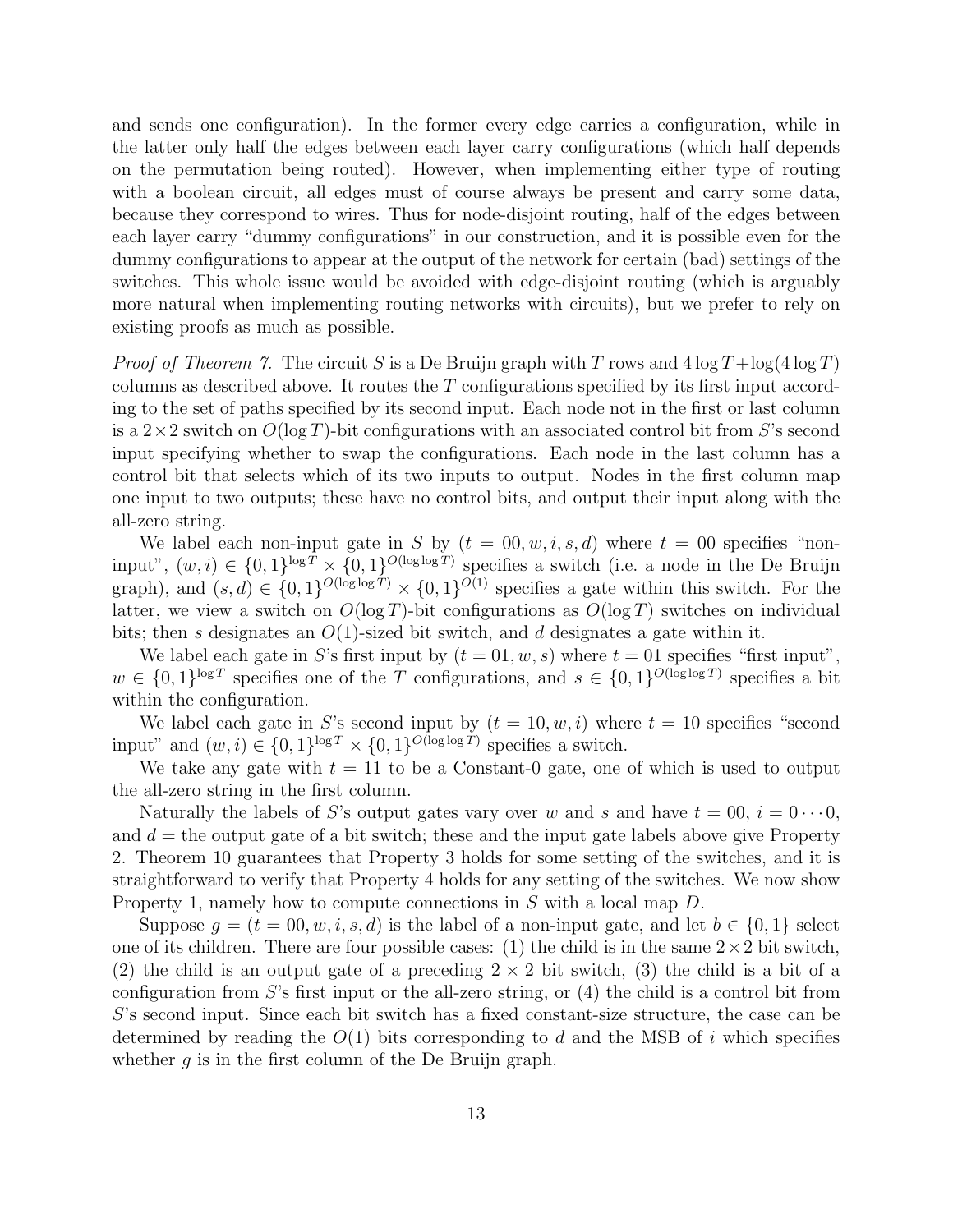For case  $(1)$ , D updates d to specify the relevant gate within the bit switch. For case  $(2)$ , D updates w and i via the procedures described above, and updates d to specify the output gate of the new bit switch. For cases  $(3)$  and  $(4)$ , D updates t and either copies the relevant portions  $(w, s \text{ or } w, i)$  from the rest of g if  $t \neq 11$ , or sets the rest of g to all zeros if  $t = 11$ .

Finally we note that as in Theorem 5, there are strings that do not encode valid labels in the manner described above, and that these do not induce any cycles in the circuit  $S$  due to the way the field  $i$  is used.  $\Box$ 

# 4 Fetching bits

In this section, we construct a local-uniform circuit that will be used to fetch the bits of the fixed string  $x \in \{0,1\}^n$  in our final construction. Moreover, we demonstrate a trade-off between the length of the labels and the locality of the map between them.

**Theorem 11.** For all  $x \in \{0,1\}^n$  and for all  $r \in [n]$ , there is a circuit C of size  $2^{\ell}$  where  $\ell = n/r + O(\log n)$ , a labeling of the gates in C by strings in  $\{0,1\}^{\ell}$ , and a map  $D: \{0,1\}^{\ell} \to$  ${0,1}^{\ell}$  each bit of which is computable by a decision tree of depth  $O(\log r)$  with the following properties:

- 1. All gates in C are either fan-in-0 Constant-0 or Constant-1 gates, or fan-in-1 Copy gates. In particular, C has no input gates.
- 2. There are n output gates  $out_1, \ldots, out_n$ , a Constant-0 gate  $g_0$ , and a Constant-1 gate  $g_1$  such that, for all  $i \leq n$ , repeatedly applying D to the label of out<sub>i</sub> eventually yields the label of  $g_{x_i}$ .
- 3.  $\forall i \leq n$ : the label of out<sub>i</sub> can be computed in NC<sup>0</sup> from the binary representation of i.
- 4. Given x and r the decision trees computing  $D$ , and the NC<sup>0</sup> circuit in the previous *item can be computed in time*  $\text{poly}(n)$ .

*Proof.* We first explain the high-level idea of the construction. Assume  $r = 1$ , we later extend this to the general case. For each  $i$ , the chain of labels induced by  $D$  starting from the label of out<sub>i</sub> will encode the following process. Initialize an *n*-bit string  $s := 10 \cdots 0$  of Hamming weight 1. Then shift s to the right  $i-1$  times, bit-wise AND it with x, and finally shift it to the left  $i - 1$  times. Clearly, the leftmost bit of s at the end of this process will equal  $x_i$ . The main technical difficulty is encoding counting to i for arbitrary i while allowing connections in  $C$  to be computed locally. We achieve this using similar techniques as in the proof of Theorem 5 in Section 2, namely by performing the counting with a machine M whose configurations we store in the labels of  $C$ . We now give the details.

The label of each gate in C is parsed as a tuple  $(t, s, d, i, c)$  of length  $\ell = n + O(\log n)$  as follows:  $t$  is a 2-bit string specifying the type of the gate,  $s$  is the  $n$ -bit string described above, d is a 1-bit flag specifying the direction s is currently being shifted (left or right), i is the  $(\log n)$ -bit binary representation of an index into x, and c is the  $O(\log n)$ -bit configuration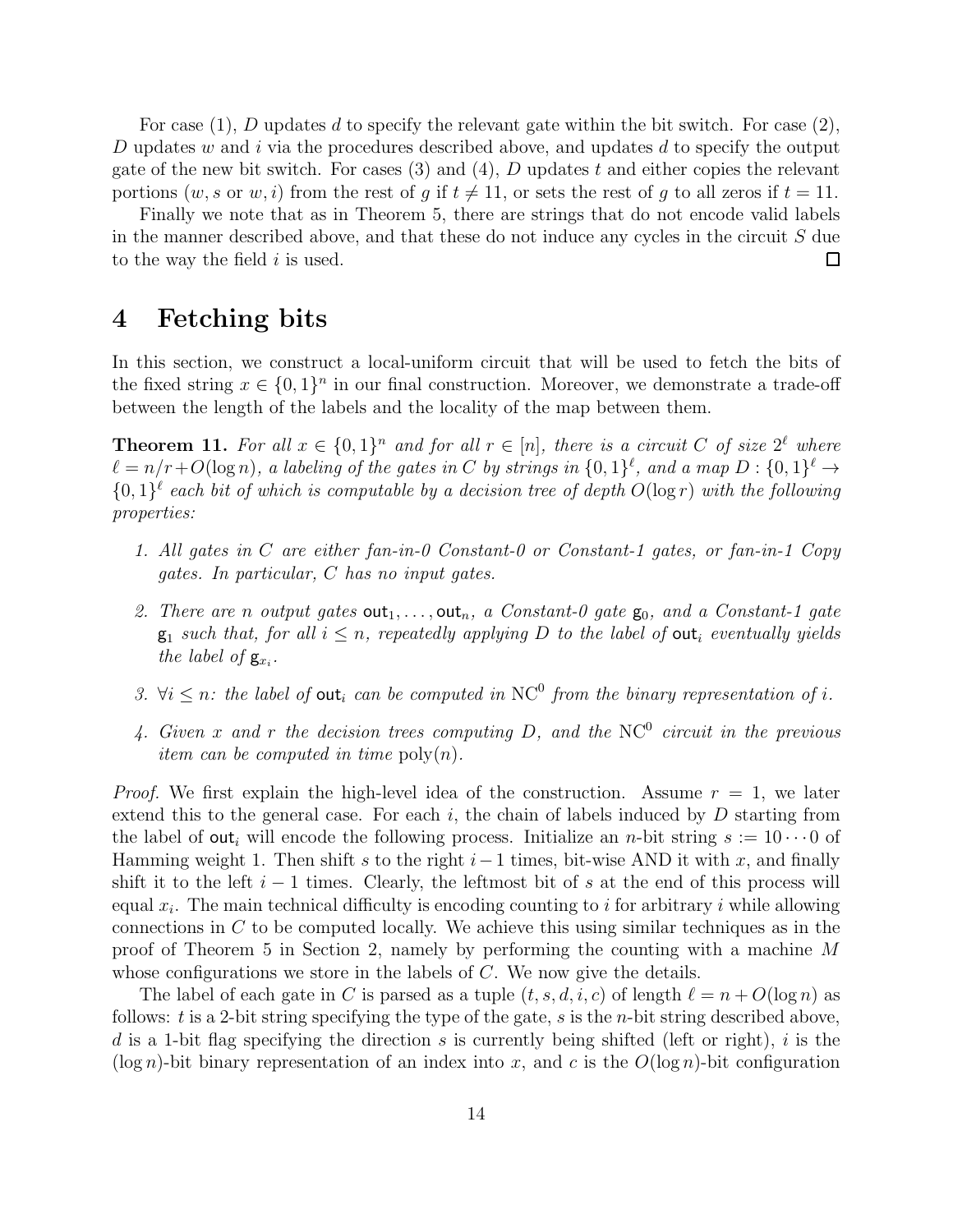of a machine M that operates as follows. M has  $\log n$  tape cells initialized to some binary number. It decrements the number on its tape, moves its head to the left-most cell and enters a special state  $q^*$ , and then repeats this process, terminating when its tape contains the binary representation of 1. We encode M's  $O(\log n)$ -bit configurations as in Theorem 5, in particular using the same timestep format so that checking if  $M$  has terminated can be done by reading a single bit.

The label of out<sub>i</sub> has the following natural form. The type t is Copy, s is initialized to  $10 \cdots 0$ , the flag d encodes "moving right", i is the correct binary representation, and c is the initial configuration of M on input i. Note that this can be computed from i in  $NC^0$ .

The local map  $D$  simply advances the configuration  $c$ , and shifts  $s$  in the direction specified by d iff it sees the state  $q^*$  in M's left-most cell. If c is a final configuration and d specifies "moving right", then  $D$  bit-wise ANDs  $x$  to  $s$ , sets  $d$  to "moving left", and returns M to its initial configuration on input i. If c is a final configuration and d specifies "moving" left", then D outputs the unique label of the constant gate  $g_b$  where b is the left-most bit of s. (Without loss of generality, we can take this to be the label with the correct type field and all other bits set to 0.)

The correctness of this construction is immediate. Furthermore, the strings that encode invalid labels do not induce cycles in  $C$  for similar reasons as those given at the end of Theorem 5. (In fact, the presence of cycles in this component would not affect the satisfiability of our final 3SAT instance, since the only gates with non-zero fan-in have type Copy.)

We now generalize the proof to any value of  $r$ . The goal is to establish a trade-off between the label length  $\ell$  and the locality of the map D such that at one extreme we have  $\ell = n + O(\log n)$  and D of constant locality and the the other we have  $\ell = O(\log n)$  and D computable by decision trees of depth  $O(\log n)$ .

The construction is the same as before but this time the label of a gate in  $C$  is parsed as a tuple  $(t, p, k, d, i, c)$  of length  $\ell = n/r + \log r + O(\log n) = n/r + O(\log n)$ , where  $t, d, i$ , and c are as before and  $p \in \{0,1\}^{n/r}$  and  $k \in \{0,1\}^{\log r}$  together represent a binary string of length n and Hamming weight 1. More precisely, consider a binary string  $s \in \{0,1\}^n$  of Hamming weight 1 partitioned into r segments each of  $n/r$  bits. Now, the position of the bit set to 1 can be determined by a segment number  $k \in \{0,1\}^{\log r}$  and a bit string  $p \in \{0,1\}^{n/r}$ of Hamming weight 1 within the segment.

The map D now cyclically shifts the string p in the direction indicated by d, updating k as needed. For the rest, the behavior of  $D$  remains unchanged. In particular, if  $c$  is a final configuration and d specifies "moving right", then D bit-wise ANDs the relevant  $n/r$ -bit segment of x to p and so on. To perform one such step, D needs to read the entire  $k$  in addition to a constant number of other bits, so it can be computed by decision trees of depth  $O(\log r)$ .  $\Box$ 

# 5 Putting it together

We now put these pieces together to prove Theorem 1. First we modify previous proofs to obtain the following normal form for non-deterministic computation that is convenient for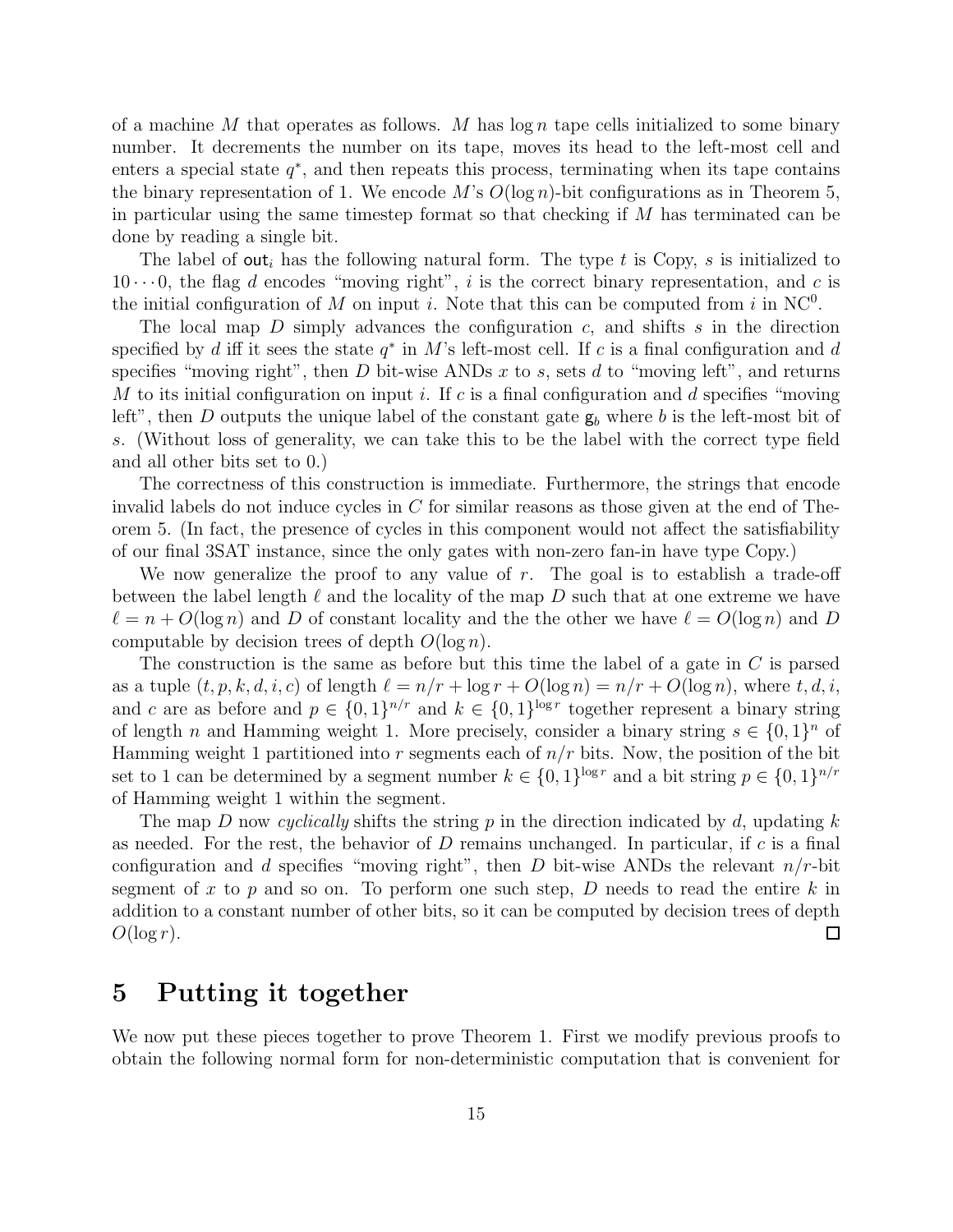our purposes, cf. §1.2.

**Theorem 12.** Let M be an algorithm running in time  $T = T(n) \geq n$  on inputs of the form  $(x, y)$  where  $|x| = n$ . Then there is a function  $T' = T \log^{O(1)} T$ , a constant  $k = O(1)$ , and k logspace-uniform circuit families  $C_1, \ldots, C_k$  each of size  $\log^{O(1)} T$  with oracle access to x, such that the following holds:

For every  $x \in \{0,1\}^n$ , there exists y such that  $M(x,y)$  accepts in  $\leq T$  steps iff there exists a tuple  $(z_1, \ldots, z_{T'}) \in (\{0, 1\}^{O(\log T)})^{T'}$ , and k permutations  $\pi_1, \ldots, \pi_k : [T'] \rightarrow [T']$ such that for all  $j \leq k$  and  $i \leq T'$ ,  $C_j(z_i, z_{\pi_j(i)})$  outputs 1.

We note that "oracle access to x" means that the circuits have special gates with  $\log n$ input wires that output  $x_i$  on input  $i \leq n$  represented in binary. Alternatively the circuits  $C_i$  do not have oracle access to x but instead there is a separate constraint that, say, the first bit of  $z_i$  equals  $x_i$  for every  $i \leq n$ .

*Proof sketch.* Model  $M$  as a random-access Turing machine running in time  $T'$  and using indices of  $O(\log T) = O(\log T)$  bits. All standard models of computation can be simulated by such machines with only a polylogarithmic factor  $T'/T$  blow-up in time. Each  $z_i$  is an  $O(\log T)$ -bit configuration of M on some input  $(x, y)$ . This configuration contains the timestamp  $i \leq T'$ , the current state of M, the indices, and the contents of the indexed memory locations; see [VN12] for details.

The circuits and permutations are used to check that  $(z_1, \ldots, z_{T'})$  encodes a valid, accepting computation of  $M(x, y)$ . This is done in  $k + 1$  phases where  $k = O(1)$  is the number of tapes. First, we use  $C_1$  to check that each configuration  $z_i$  yields  $z_{i+1}$  assuming that all bits read from memory are correct, and to check that configuration  $z_{T'}$  is accepting. (For this we use the permutation  $\pi_1(i) := i + 1 \mod T'$ . This check verifies that the state, timestamp, and indices are updated correctly. To facilitate the subsequent checks, we assume without loss of generality that M's first n steps are a pass over its input x. Therefore,  $C_1$  also checks (using oracle access to x) that if the timestamp i is  $\leq n$  then the first index has value i and the bit read from memory is equal to  $x_i$ .

For  $j > 1$ , we use  $C_j$  to verify the correctness of the read/write operations in the  $(j-1)$ -th tape. To do this, we use the permutation  $\pi_j$  such that for each i,  $z_i$  immediately precedes  $z_{\pi_j(i)}$  in the sequence of configurations that are sorted first by the  $(j-1)$ -th index and then by timestamp. Then,  $C_i$  checks that its two configurations are correctly sorted, and that if index  $j-1$  has the same value in both then the bit read from memory in the second is consistent with the first. It also checks that the value of any location that is read for the first time is blank, except for the portion on the first tape that corresponds to the input  $(x, y)$ . (Note that  $C_1$  already verified that the first time M reads a memory index  $i \leq n$ , it contains  $x_i$ . No checks is performed on the y part, corresponding to this string being existentially quantified.)

We stipulate that each  $C_i$  above outputs 0 if either of its inputs is the all-zero string, which happens if the sorting circuit does not produce a permutation of the configurations (cf. Theorem 7, part 4). Finally, we observe that all checks can be implemented by a log-space uniform family of polynomial-size circuits with oracle access to x.  $\Box$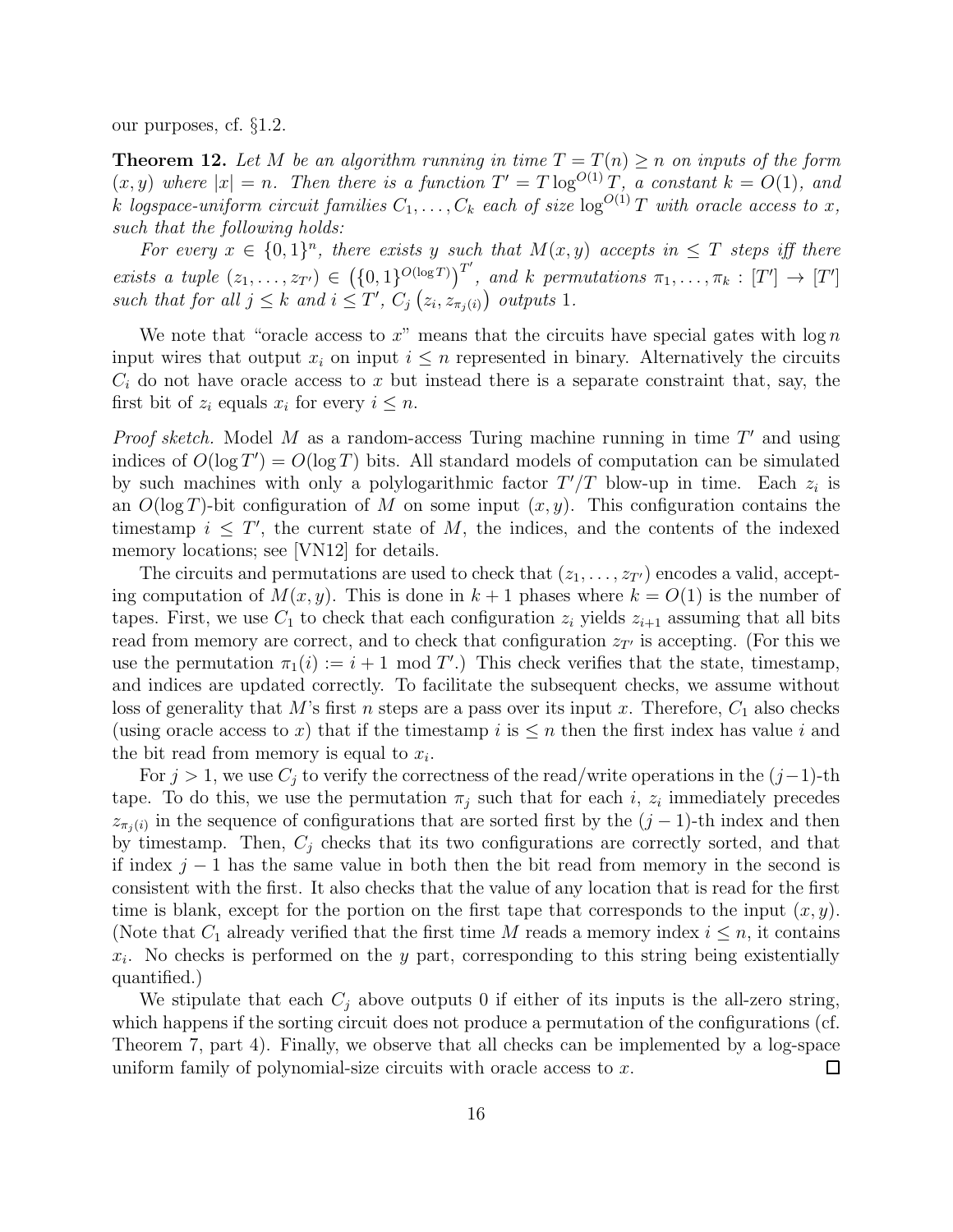We now prove our main theorem, restated for convenience. The high-level idea is to use §2-4 to transform the circuits from Theorem 12 into circuits whose connections are computable by small-depth decision trees, and to then apply the textbook reduction from Circuit-SAT to 3SAT.

**Theorem 1** (Local reductions). Let M be an algorithm running in time  $T = T(n) \geq n$ on inputs of the form  $(x, y)$  where  $|x| = n$ . Given  $x \in \{0, 1\}^n$  one can output a circuit  $D: \{0,1\}^{\ell} \to \{0,1\}^{3v+3}$  in time  $\text{poly}(n, \log T)$  mapping an index to a clause of a 3CNF  $\phi$ in v-bit variables, for  $v = \Theta(\ell)$ , such that

- 1.  $\phi$  is satisfiable iff there is  $y \in \{0,1\}^T$  such that  $M(x,y) = 1$ , and
- 2. for any  $r \leq n$  we can have  $\ell = \max(\log T, n/r) + O(\log n) + O(\log \log T)$  and each output bit of D is a decision tree of depth  $O(\log r)$ .

*Proof.* We parse D's input as a tuple  $(q, r, s)$ , where g is the label of a gate in some component from Theorem 12, as explained next,  $r$  is a 2-bit clause index, and  $s$  is a 1-bit control string. We specifically parse g as a pair (Region, Label) as follows. Region (hereafter,  $R$ ) is an  $O(1)$ -bit field specifying that Label is the label of either

- (a) a gate in a circuit that implements the *i*th instance of some  $C_j$ ,
- (b) a gate in a circuit that provides oracle access to  $x$ ,
- (c) a gate in a circuit that implements some  $\pi_i$  via a routing network, or
- (d) a gate providing a bit of some configuration  $z_i$ .

Label (hereafter, L) is a  $(\max(\log T, n/r) + O(\log n) + O(\log \log T))$ -bit field whose interpretation varies based on R. For (a), we take  $L = (i, j, \ell)$  where  $i \leq T$  and  $j \leq k$  specify  $C_j(z_i, z_{\pi_j(i)})$  and  $\ell \in \{0,1\}^{O(\log \log T)}$  specifies a gate within it, where we use Theorem 5 and take  $C_j$  to be a circuit whose connections are computable in NC<sup>0</sup>. For (b), we take L to be a  $(n/r + O(\log n))$ -bit label of the circuit from Theorem 11. For (c), we take  $L = (j, \ell)$  where  $j \leq k$  specifies  $\pi_j$  and  $\ell \in \{0,1\}^{\log T + O(\log \log T)}$  specifies a gate in the circuit from Theorem 7 implementing  $\pi_j$ . For (d), L is simply the  $(\log T + O(\log \log T))$ -bit index of the bit.

We now describe  $D$ 's computation. First note that from Theorems 5, 7, and 11, the type of g can be computed from L in NC<sup>0</sup>; call this value Type  $\in \{\text{And, Not, Copy, Input,}\}$ x-Oracle, Constant-0, Constant-1}.

**Computing g's children.** D first computes the labels of the  $\leq 2$  children of the gate  $g = (R, L)$  as follows.

If R specifies that  $L = (i, j, \ell)$  is the label of a gate in  $C_j(z_i, z_{\pi_j(i)})$ , D computes  $\ell$ 's child(ren) using the  $NC^0$  circuit given by Theorem 5. The only cases not handled by this are when Type  $\in \{x\text{-Oracle}, \text{ Input}\}\$ . When Type  $= x\text{-Oracle},$  the child is the i'th output gate of the bit-fetching circuit, where i' is the lower  $\log n$  bits of i; by part 3 of Theorem 11, the label of this gate can be computed in  $NC^0$ . When Type = Input, the child is either the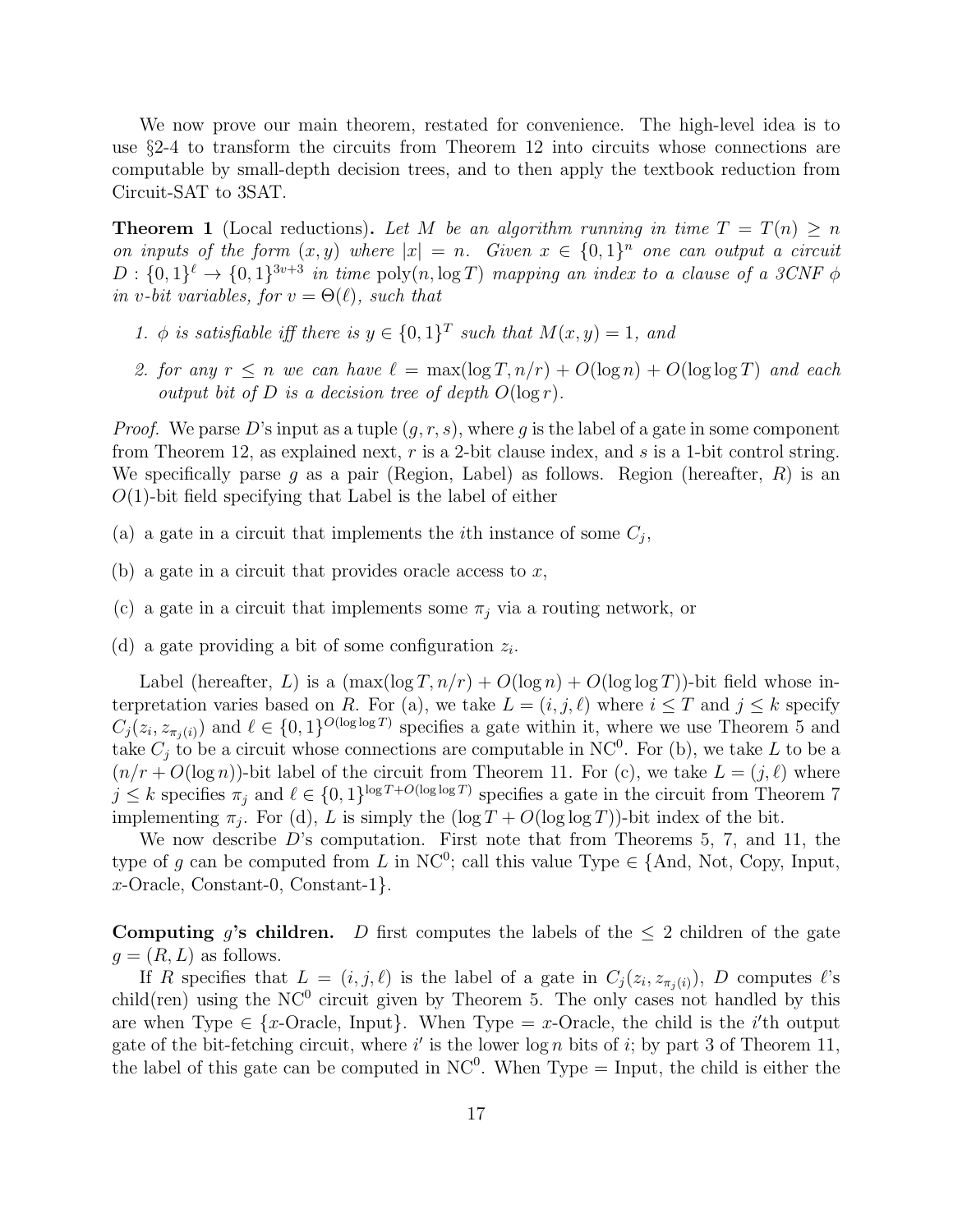mth bit of  $z_i$  or the mth bit of  $\pi_j$ 's *i*th output, for some  $m \leq O(\log T)$ . We assume without loss of generality that m is contained in binary in a fixed position in  $L$ , and that which of the two inputs is selected can be determined by reading a single bit of L. Then, the label of the bit of  $z_i$  can be computed in NC<sup>0</sup> by concatenating i and m, and the label of the mth bit of  $\pi_j$ 's *i*th output can be computed by part 2 of Theorem 7.

If R specifies that L is a label in the bit-fetching circuit from Theorem 11, D computes its child using the  $O(\log r)$ -depth decision trees given by that theorem.

If R specifies that  $L = (j, \ell)$  is the label of a sorting circuit from Theorem 7, D computes  $\ell$ 's child(ren) using the NC<sup>0</sup> circuit given by that theorem. The only case not handled by this is when  $\ell$  labels a gate in the first input to the sorting circuit, but in this case the child is a bit of some  $z_i$  where i can be computed in NC<sup>0</sup> by part 2 of Theorem 7.

If Type = Input and  $(R, L)$  is not one of the cases mentioned above or Type  $\in \{Constant$ -0, Constant-1}, D computes no children.

**Outputting the clause.** When the control string  $s = 0$ , D outputs the clause specified by g and r in the classical reduction to 3SAT, which we review now. (Recall that r is a 2-bit clause index.) The 3SAT formula  $\phi$  contains a variable for each gate g, including each input gate, and the clauses are constructed as follows.

If Type = And, we denote g's children by  $g_a$  and  $g_b$ . Then depending on the value of r, D outputs one of the four clauses in the formula

$$
(g_a \vee g_b \vee \overline{g}) \wedge (g_a \vee \overline{g_b} \vee \overline{g}) \wedge (\overline{g_a} \vee g_b \vee \overline{g}) \wedge (\overline{g_a} \vee \overline{g_b} \vee g).
$$

These ensure that in any satisfying assignment,  $g = g_a \wedge g_b$ .

If Type = Not, we denote g's child by  $g_a$ . Then depending on the value of r, D outputs one of the two clauses in the formula

$$
(g \vee g_a \vee g_a) \wedge (\overline{g} \vee \overline{g_a} \vee \overline{g_a}).
$$

These ensure that in any satisfying assignment,  $g = \overline{g_a}$ .

If Type  $\in \{x\text{-Oracle},\text{Copy}\}\$  or Type = Input and D computed g's child  $g_a$ , then depending on the value of  $r, D$  outputs one of the two clauses in the formula

$$
(\overline{g} \vee g_a \vee g_a) \wedge (g \vee \overline{g_a} \vee \overline{g_a}).
$$

These ensure that in any satisfying assignment,  $g = g_a$ .

If Type = Constant-0, D outputs the clause  $(\overline{g}\vee \overline{g}\vee \overline{g})$  which ensures that in any satisfying assignment g is false (i.e. that each Constant-0 gate outputs 0). If Type  $=$  Constant-1, D outputs the clause  $(g \vee g \vee g)$  which ensures that in any satisfying assignment g is true (i.e. that each Constant-1 gate outputs 1).

If Type  $=$  Input, and D did not compute a child of g, D outputs a dummy clause  $(g_{\text{dummy}} \vee g_{\text{dummy}} \vee g_{\text{dummy}})$  where  $g_{\text{dummy}}$  is a string that is distinct from all other labels g.

When the control string  $s = 1, D$  outputs clauses encoding the restriction that each  $C_j(z_i, z_{\pi_j(i)})$  outputs 1. Namely, D parses  $L = (i, j, \ell)$  as above, and outputs  $(g_{i,j} \vee g_{i,j} \vee g_{i,j}),$ where  $g_{i,j} := (i, j, \ell^*)$  and  $\ell^*$  is the label of  $C_j$ 's output gate, which depends only on j and  $log T$  and thus can be hardwired into D.  $\Box$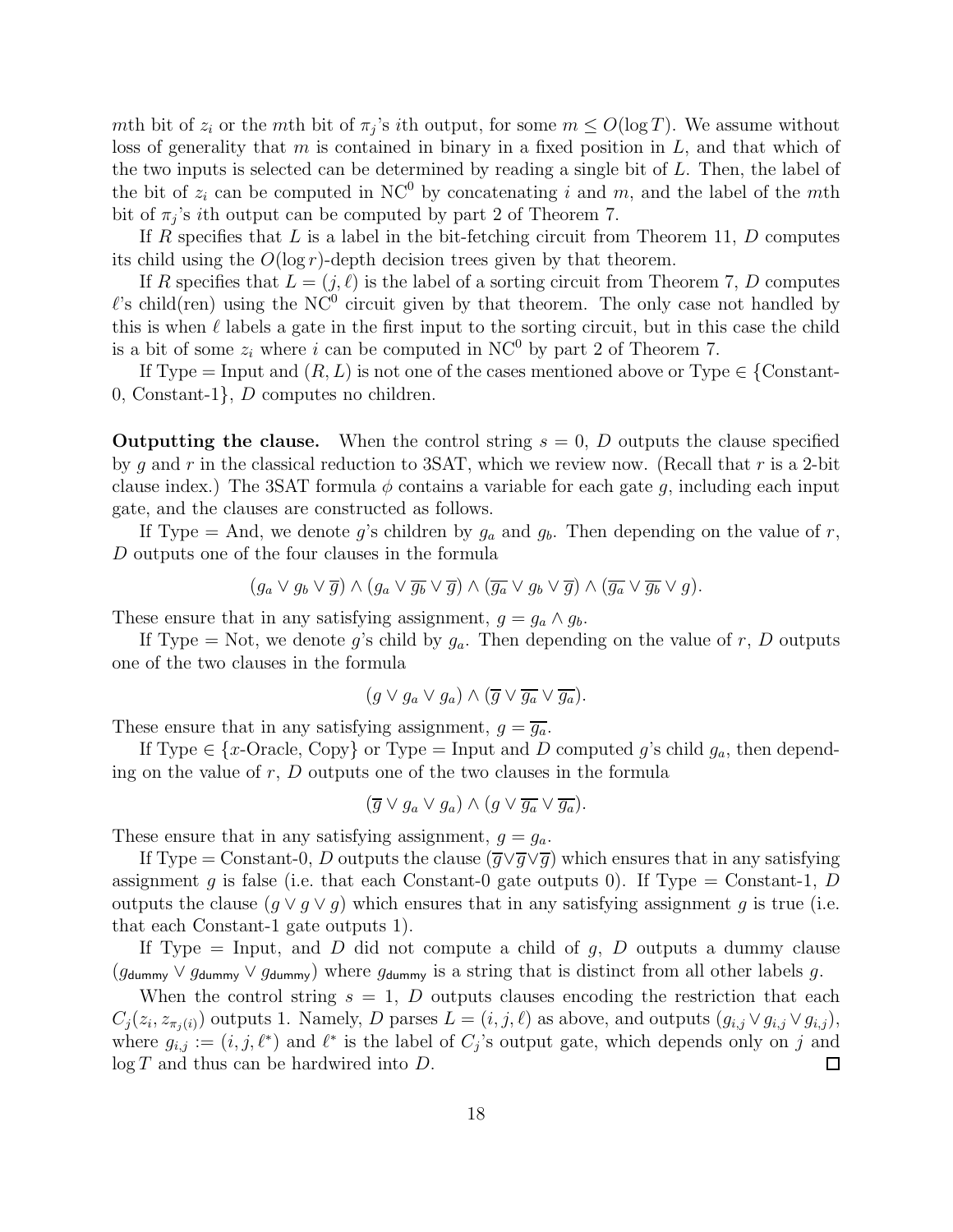# 6 From satisfiability to lower bounds, tightly

In this section we first outline a proof of the ACC lower bound. We then prove Corollaries 2, 3, and 4. For simplicity throughout this section we focus on lower bounds for computing functions in the class  $E^{NP}$ . As remarked earlier, in a few cases the class can be improved to NE using [IKW01, Wil13a, Wil11b].

**Theorem 13** ([Wil11b]).  $E^{NP}$  does not have polynomial-size ACC circuits.

*Proof sketch.* Following [Wil13a], suppose that  $E^{NP}$  has ACC circuits of size  $n^c$  and depth d for some constants c and d. Let  $L \in \mathrm{NTime}(2^n) \setminus \mathrm{NTime}(o(2^n))$  [Coo73, SFM78, Zák83]. Consider the E<sup>NP</sup> algorithm that on input  $x \in \{0,1\}^n$  and  $i \leq 2^n$  poly $(n)$  computes the 3CNF  $\phi_x$  from Theorem 1, computes its first satisfying assignment if one exists, and outputs its *i*th bit. By assumption this algorithm can be computed by an ACC circuit of depth d and size  $n^c$ . By hardwiring x we obtain that for every  $x \in \{0,1\}^n$  there is a circuit  $C_x$  of the same depth and size that on input i computes that ith bit.

We contradict the assumption on L by showing how to decide it in  $\text{Ntime}(o(2^n))$ . Consider the algorithm that on input  $x \in \{0,1\}^n$  guesses the above circuit  $C_x$ . Then it connects three copies of  $C_x$  to the decision trees with depth  $O(1)$  from Theorem 1 that on input  $j \in \{0,1\}^{n+O(\log n)}$  compute the j<sup>th</sup> clause of  $\phi_x$ , to obtain circuit  $C'_x$ . Since the paths in a decision tree are mutually exclusive,  $C'_x$  may be obtained simply by appending an  $n^{O(1)}$ -size layer of And gates to a layer of the gates of  $C_x$ , and increasing the fan-in of the latter, for a total depth of  $d+1$ . Then the algorithm constructs the circuit  $C''_x$  which in addition checks if the outputs of the 3 copies of  $C_x$  do not satisfy the jth clause. The circuit  $C''_x$  is ACC, and a naive implementation yields size  $n^{O(c)}$  and depth  $d+3$ . Running the satisfiability algorithm in [Wil11b] on  $C''_x$  determines if  $\phi_x$  is satisfiable, and hence if  $x \in L$ , in time  $2^{|j|}/|j|^{\omega(1)} = 2^{n+O(\log n)}/(n+O(\log n))^{\omega(1)} = o(2^n).$  $\Box$ 

*Proof of Corollary 2.* We reason as in the proof of Theorem 13. For  $(1)-(3)$  it is immediate to see that the circuit  $C''_x$  is in the same class as  $C_x$ . For (4) recall from [BT94] that quasipolynomial-size SYM-AND circuits are equivalent to functions of the form  $f(p(x_1, \ldots, x_n))$ , where  $p$  is a polylog-degree polynomial with integer coefficients of quasipolynomial magnitude, and  $f$  is any boolean function. Our reduction can be implemented by polynomials of constant degree, which can be absorbed in p. There remains to negate the outputs depending on the negation bits, and to take an Or. This can be viewed as having  $O(1)$  functions of the form  $f_i(p_i(x_1, \ldots, x_n))$  and wanting some arbitrary function of their joint output. Let M be the smallest number which is bigger than the absolute value attained by any  $p_i$ . M can be taken to be quasipolynomial. Now define the polynomial  $p := \sum_i M^i p_i$ . The output  $p$  encodes the outputs of the  $p_i$ , and so we conclude by applying an appropriate function  $f$ to p.  $\Box$ 

Proof of Corollary 3. (1') is just the Cook-Levin theorem.

(3') follows from Valiant's depth reduction [Val77], an exposition of which is given in [Vio09]. It shows how to convert any linear-size log-depth circuit into an Or of  $2^{O(n/\log \log n)}$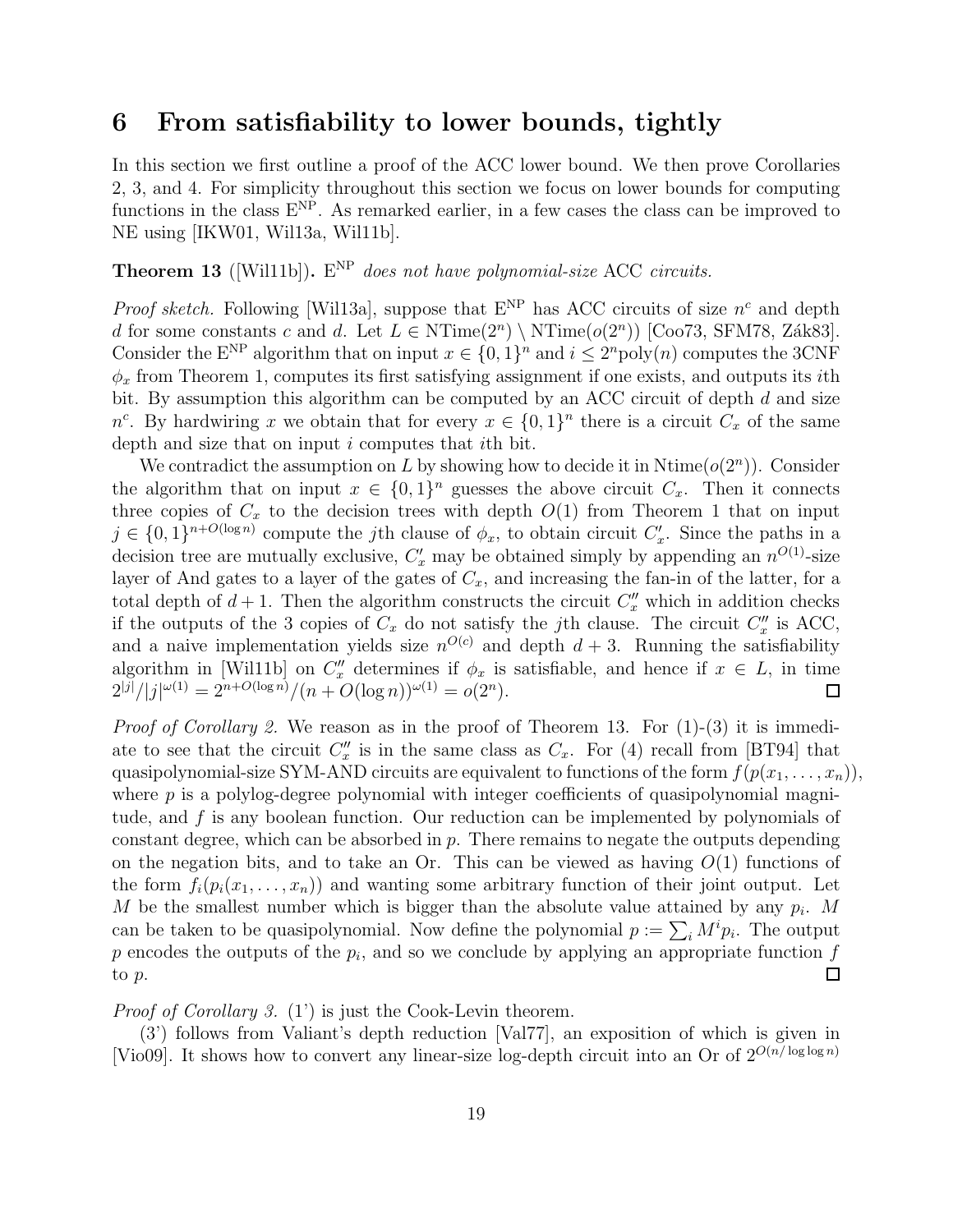kCNFs for  $k = n^{\epsilon}$  for any fixed  $\epsilon$ . (This transformation requires selecting  $O(n/\log \log n)$ wires to be removed from the circuit so that the depth is reduced. It can be verified that these wires can be computed efficiently so that the whole transformation can be carried out in polynomial time in the output circuit; in fact an efficient co-nondeterministic procedure suffices for the argument, so one could also co-nondeterministically guess the wires and verify that the depth is reduced.) Thus, if we can determine the satisfiability of any such  $k$ CNF in time  $2^{n-\omega(n/\log \log n)}$ , we can determine the satisfiability of the original circuit in time  $2^{O(n/\log\log n)+n-\omega(n/\log\log n)}=2^{n-\omega(n/\log\log n)}=2^n/n^{\omega(1)}.$ 

(2') follows from Valiant's depth reduction for series-parallel circuits [Val77], some missing details of which are provided by Calabro [Cal08] (see remarks following this proof). It shows how to convert any linear-size series-parallel circuit into an Or of  $2^{n/d}$  kCNFs for  $k = 2^{2^{O(d)}}$ , for any parameter d (cf. [CDL<sup>+</sup>12, Thm. 3.9]). Thus similarly to (3'), if we can determine the satisfiability of any such kCNF in time  $2<sup>en</sup>$  for some fixed  $\epsilon < 1$ , then choosing  $d = 2/(1 - \epsilon) = O(1)$  we can determine the satisfiability of the original circuit in time  $2^{n/d} \cdot 2^{\epsilon n} = 2^{(1+\epsilon)n/2} = 2^n/n^{\omega(1)}$ .  $\Box$ 

Remarks on series-parallel circuits. The definition we work with is given by Calabro building on Valiant's seminal work [Val77], see the definition of "VSP" in [Cal08]. It has been noted several times that such circuits of linear size may be transformed into subexponential Or-And-Or circuits with bounded bottom fan-in, see e.g.  $[CDL+12]$ . However, a proof seems missing from the literature. It is not immediate to obtain this proof from Theorem 8 in [Cal08], because the statement of that theorem talks about long input-output paths, whereas for the transformation one needs to forbid any long path. With the latter the proof is completed reasoning as in [Val77, Vio09]. Nevertheless, with essentially the same proof as that of Theorem 8 in [Cal08] one can forbid any long path.

We also remark that several papers add the restriction that the series-parallel circuit be of logarithmic depth. This restriction is unnecessary.

*Proof of Corollary 4.* We reason as in the proof of Theorem 13, and improve the depth of  $C''_x$  to  $d+2$  as follows. The algorithm will guess instead of  $C_x$  a circuit  $D_x$  that given i and a bit  $b$  computes the *i*th bit mentioned above xor'ed with  $b$ . In an additional preliminary stage, the algorithm will check the consistency of  $D$  by running the satisfiability algorithm on  $(D_x(i,0) \wedge D_x(i,1))$  and on  $(\neg D_x(i,0)) \wedge \neg D_x(i,1))$ , and reject if the output is ever 1. This circuit can be implemented in depth  $d+1$ .  $\Box$ 

*Proof sketch of Corollary 6.* Fix any language  $L \in \text{NTime}(2^n) \setminus \text{NTime}(o(2^n))$ . Theorem 2.2 of [BV14] shows the following: given  $x \in \{0,1\}^n$ , one can produce in time poly $(n)$  a map D such that  $D(i)$  outputs the *i*-th clause in a 3CNF of size  $O(2<sup>n</sup>)$  that is satisfiable iff  $x \in L$ , and further D is computable with locality 1 after fixing some  $O(\log n)$  bits of its input.

Here, we compose this with the textbook reduction from 3SAT to 3Color. Recall that this reduction has a pair of nodes for each variable and a constant-size gadget for each clause. Moreover, there are no edges between clause gadgets (see remarks following this proof). Thus we can instead produce a map  $D'$  where  $D'(i)$  outputs the *i*-th edge in a graph of size  $O(2^n)$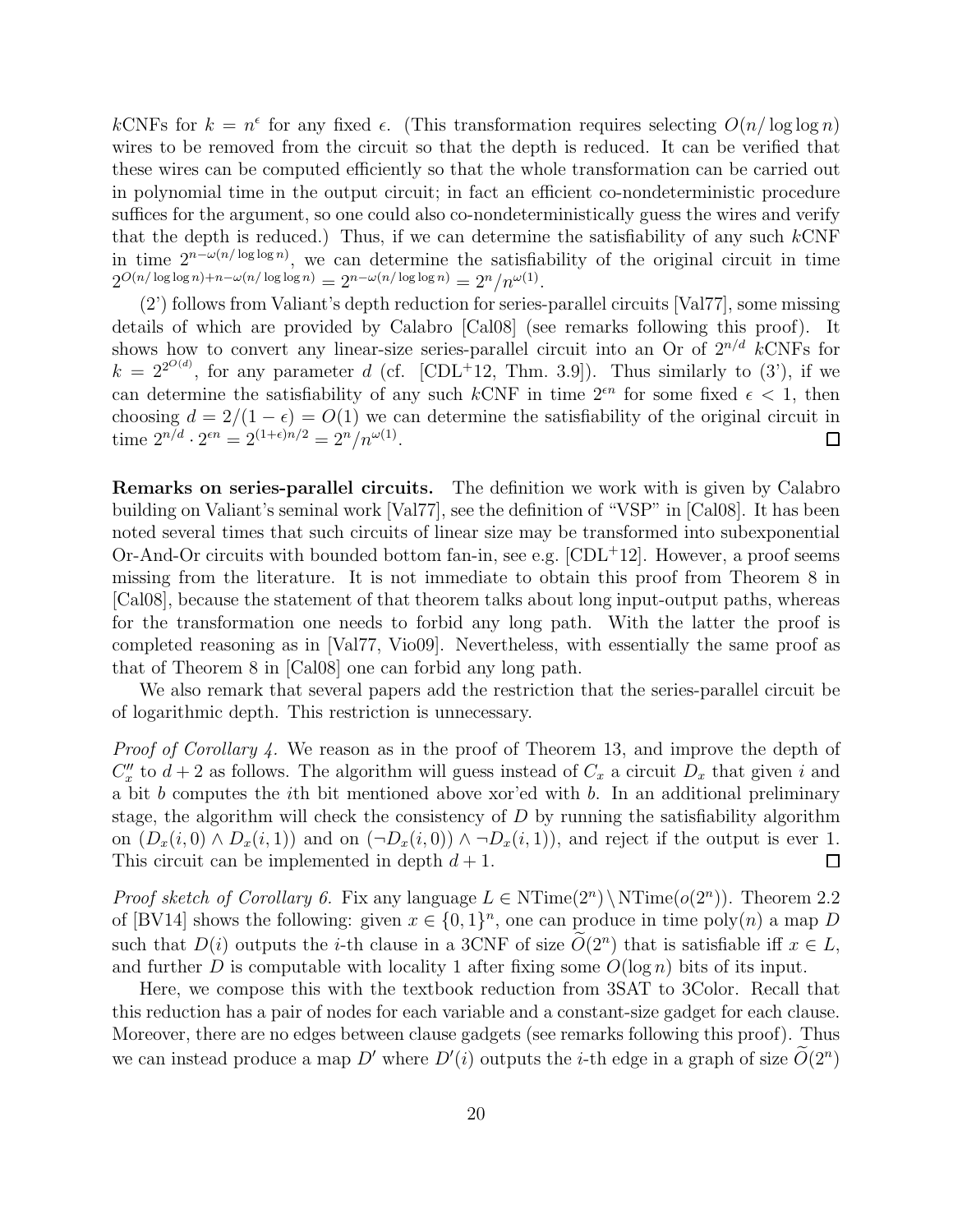that is 3-colorable iff  $x \in L$ , and D' is computable with locality 1 after fixing some  $O(\log n)$ bits of its input. This is done as follows. We parse a typical input to  $D'$  as an index to a clause (i.e. an input to  $D$ ) plus  $O(1)$  control bits specifying which edge in the clause gadget to output. We include the control bits in the  $O(\log n)$  bits to be fixed. Once these are fixed, the labels of the two vertices output by  $D'$  are just projections of the control bits, the clause index, and the variables in the clause. The latter are output by  $D$ , so we can modify  $D$  to obtain  $D'$  that is 1-local after  $O(\log n)$  bits are fixed.

With this modification to the proofs of lower bounds from satisifiability algorithms (e.g. Theorem 13 above), we now need only two (instead of three) copies of the circuit implementing the  $E^{NP}$  search algorithm since we have a 2CSP instance (3Color) rather than a 3CSP instance (3SAT). On the other hand, the values are no longer Boolean; in the case of 3Color, three values are possible which we encode with two bits. Now in order to derive a lower bound against circuits with 3n non-input gates, one needs to decide in time  $2^n/n^{\omega(1)}$ the satisfiability of a circuit with  $2 \cdot 3n$  non-input gates, n input gates, and  $O(1)$  other gates. The Cook-Levin theorem reduces this to a 3SAT instance on  $7n + O(1)$  variables, so it suffices to solve 3SAT in deterministic time  $c^n$  for  $c < 2^{1/7}$ . The remainder of the proof follows [BV14, Thm. 1.5].  $\Box$ 

In the above proof, a crucial feature of the reduction from 3SAT (or CircuitSAT) to 3Color is that there are no edges between gadgets corresponding to different clauses (or gates). Consider instead the standard reduction from 3SAT to Independent Set, which likewise produces a constant-size gadget for each clause but which also contains edges between gadgets whose clauses have conflicting literals (i.e. u and  $\overline{u}$ ). In this case it is not clear how to construct an  $NC^0$  map D that outputs edges in the graph. This is because outputting the inter-clause edges seems to require computing, from the label of a gate  $g$  in the CircuitSAT instance, the labels of all gates that share a common input with  $g$  (such gates induce clauses with conflicting literals, cf. proof of Theorem 1).

In light of this it is interesting to compare our results with [ASW09]. There the authors define a C-graph as one for which there exists a map  $D \in \mathcal{C}$  such that  $D(i, j)$  outputs the  $(i, j)$ -th bit of the graph's adjacency matrix. They show that if NEXP  $\neq$  EXP then none of the standard NP-complete graph problems (including 3Color and Independent Set) can be solved on  $AC^0$ -graphs in time polynomial in the size of the graph [ASW09, Thm. 5]. One can instead consider a definition that corresponds to our construction above: G is a C-graph if there exists a map  $D \in \mathcal{C}$  such that  $\{D(i) | i\}$  is the edge set of G. Using this latter definition, our results imply that if NEXP  $\neq$  EXP then 3Color cannot be solved on NC<sup>0</sup>-graphs in polynomial time. However as just discussed, it is not clear how to prove such a result for e.g. Independent Set.

Acknowledgments. We are very grateful to Eli Ben-Sasson for a discussion on routing networks which led us to improving our main result, cf. §1.2. We also thank Ryan Williams for feedback on the write-up.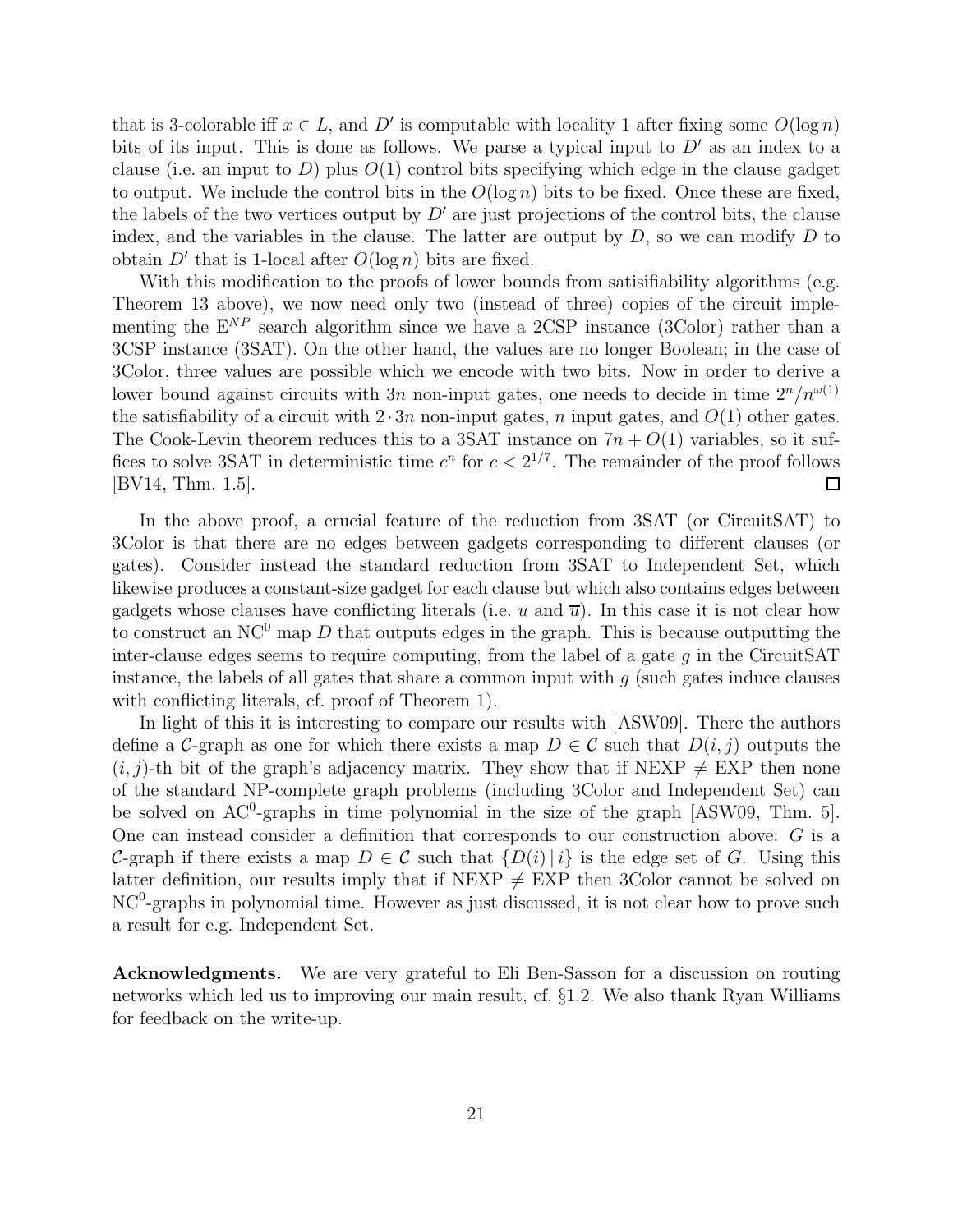# References

- [AAI+01] Manindra Agrawal, Eric Allender, Russell Impagliazzo, Toniann Pitassi, and Steven Rudich. Reducing the complexity of reductions. Computational Complexity, 10(2):117– 138, 2001.
- [AK10] Eric Allender and Michal Koucký. Amplifying lower bounds by means of selfreducibility. J. of the  $ACM$ , 57(3), 2010.
- [ASW09] Sanjeev Arora, David Steurer, and Avi Wigderson. Towards a study of low-complexity graphs. In Coll. on Automata, Languages and Programming (ICALP), pages 119–131, 2009.
- [Bat68] Kenneth E. Batcher. Sorting networks and their applications. In AFIPS Spring Joint Computing Conference, volume 32, pages 307–314, 1968.
- [BCGT12] Eli Ben-Sasson, Alessandro Chiesa, Daniel Genkin, and Eran Tromer. On the concreteefficiency threshold of probabilistically-checkable proofs. Electronic Colloquium on Computational Complexity (ECCC), 19:45, 2012.
- [BCGT13] Eli Ben-Sasson, Alessandro Chiesa, Daniel Genkin, and Eran Tromer. Fast reductions from RAMs to delegatable succinct constraint satisfaction problems. In ACM Innovations in Theoretical Computer Science conf. (ITCS), pages 401–414, 2013.
- [BGH+05] Eli Ben-Sasson, Oded Goldreich, Prahladh Harsha, Madhu Sudan, and Salil P. Vadhan. Short PCPs verifiable in polylogarithmic time. In IEEE Conf. on Computational Complexity (CCC), pages 120–134, 2005.
- [BIS12] Paul Beame, Russell Impagliazzo, and Srikanth Srinivasan. Approximating AC<sup>0</sup> by small height decision trees and a deterministic algorithm for  $#AC<sup>0</sup>$ sat. In IEEE Conf. on Computational Complexity (CCC), pages 117–125, 2012.
- [Blu84] Norbert Blum. A boolean function requiring 3n network size. Theoretical Computer Science, 28:337–345, 1984.
- [BT94] Richard Beigel and Jun Tarui. On ACC. Computational Complexity, 4(4):350–366, 1994.
- [BV14] Eli Ben-Sasson and Emanuele Viola. Short PCPs with projection queries. Available at http://www.ccs.neu.edu/home/viola/, 2014.
- [Cal08] Chris Calabro. A lower bound on the size of series-parallel graphs dense in long paths. Electronic Colloquium on Computational Complexity (ECCC), 15(110), 2008.
- [CDL+12] Marek Cygan, Holger Dell, Daniel Lokshtanov, D´aniel Marx, Jesper Nederlof, Yoshio Okamoto, Ramamohan Paturi, Saket Saurabh, and Magnus Wahlström. On problems as hard as cnf-sat. In IEEE Conf. on Computational Complexity (CCC), pages  $74-84$ , 2012.
- [CKS13] Ruiwen Chen, Valentine Kabanets, and Nitin Saurabh. An improved deterministic #SAT algorithm for small De Morgan formulas. Technical Report TR13–150, Electronic Colloquium on Computational Complexity, 2013. www.eccc.uni-trier.de/.
- [Coo73] Stephen A. Cook. A hierarchy for nondeterministic time complexity. J. of Computer and System Sciences, 7(4):343–353, 1973.
- [Coo88] Stephen A. Cook. Short propositional formulas represent nondeterministic computations. Information Processing Letters, 26(5):269–270, 1988.
- [DGH+02] Evgeny Dantsin, Andreas Goerdt, Edward A. Hirsch, Ravi Kannan, Jon Kleinberg, Christos Papadimitriou, Prabhakar Raghavan, and Uwe Schöning. A deterministic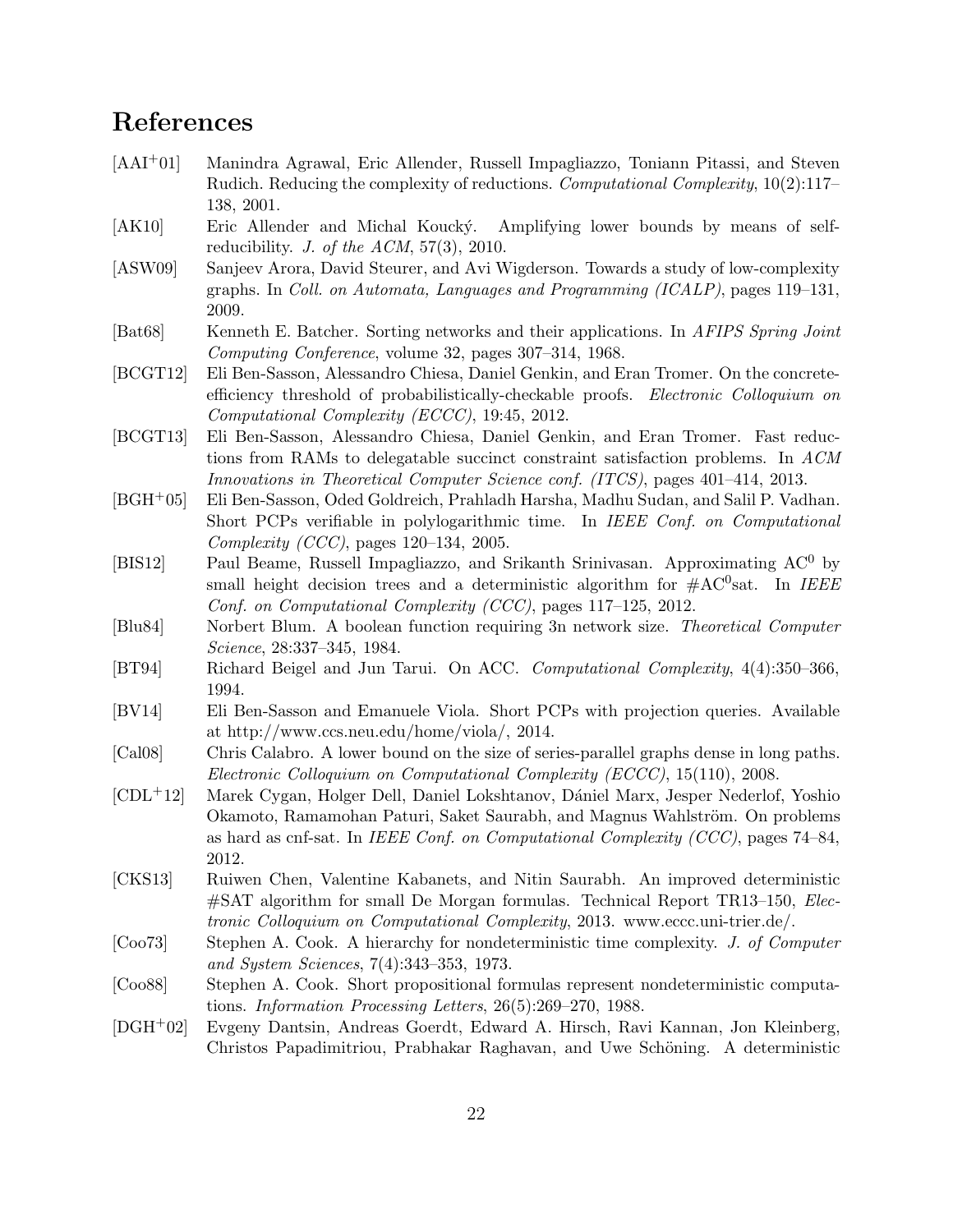$(2 - 2/(k+1))n$  algorithm for k-SAT based on local search. Theoretical Computer Science, 289(1):69–83, 2002.

- [FLvMV05] Lance Fortnow, Richard Lipton, Dieter van Melkebeek, and Anastasios Viglas. Timespace lower bounds for satisfiability. J. of the  $ACM$ ,  $52(6):835-865$ , 2005.
- [GHR92] Mikael Goldmann, Johan Håstad, and Alexander A. Razborov. Majority gates vs. general weighted threshold gates. Computational Complexity, 2:277–300, 1992.
- [GS89] Yuri Gurevich and Saharon Shelah. Nearly linear time. In Logic at Botik, Symposium on Logical Foundations of Computer Science, pages 108–118, 1989.
- [Her11] Timon Hertli. 3-SAT faster and simpler unique-SAT bounds for PPSZ hold in general. In IEEE Symp. on Foundations of Computer Science (FOCS), pages 277–284, 2011.
- [HG91] Johan Håstad and Mikael Goldmann. On the power of small-depth threshold circuits. Comput. Complexity, 1(2):113–129, 1991.
- $[HMP<sup>+</sup>93]$  András Hajnal, Wolfgang Maass, Pavel Pudlák, Márió Szegedy, and György Turán. Threshold circuits of bounded depth. J. of Computer and System Sciences, 46(2):129– 154, 1993.
- [HS66] Fred Hennie and Richard Stearns. Two-tape simulation of multitape turing machines. J. of the ACM, 13:533–546, October 1966.
- [IKW01] Russell Impagliazzo, Valentine Kabanets, and Avi Wigderson. In search of an easy witness: Exponential time vs. probabilistic polynomial time. In IEEE Conf. on Computational Complexity (CCC), 2001.
- [IM02] Kazuo Iwama and Hiroki Morizumi. An explicit lower bound of  $5n o(n)$  for boolean circuits. In Symp. on Math. Foundations of Computer Science (MFCS), pages 353–364, 2002.
- [IMP12] Russell Impagliazzo, William Matthews, and Ramamohan Paturi. A satisfiability algorithm for AC<sup>0</sup>. In ACM-SIAM Symp. on Discrete Algorithms (SODA), pages 961–972, 2012.
- [IP01] Russell Impagliazzo and Ramamohan Paturi. On the complexity of k-SAT. J. of Computer and System Sciences, 62(2):367–375, 2001.
- [IPS13] Russell Impagliazzo, Ramamohan Paturi, and Stefan Schneider. A satisfiability algorithm for sparse depth-2 threshold circuits. IEEE Symp. on Foundations of Computer Science (FOCS), 2013.
- [JMV14] Hamid Jahanjou, Eric Miles, and Emanuele Viola. Succinct and explicit circuits for sorting and connectivity. Available at http://www.ccs.neu.edu/home/viola/, 2014.
- [KMM12] Alexander S. Kulikov, Olga Melanich, and Ivan Mihajlin. A  $5n o(n)$  lower bound on the circuit size over  $U_2$  of a linear boolean function. In *Conference on Computability* in Europe (CiE), pages 432–439, 2012.
- [LR01] Oded Lachish and Ran Raz. Explicit lower bound of  $\mu$ .  $5n o(n)$  for boolena circuits. In ACM Symp. on the Theory of Computing (STOC), pages 399–408, 2001.
- [Mie09] Thilo Mie. Short pcpps verifiable in polylogarithmic time with  $o(1)$  queries. Ann. Math. Artif. Intell., 56(3-4):313–338, 2009.
- [MTY11] Kazuhisa Makino, Suguru Tamaki, and Masaki Yamamoto. Derandomizing HSSW algorithm for 3-SAT. CoRR, abs/1102.3766, 2011.
- [Oli13] Igor C. Oliveira. Algorithms versus circuit lower bounds. CoRR, abs/1309.0249, 2013.
- [PF79] Nicholas Pippenger and Michael J. Fischer. Relations among complexity measures. J. of the ACM, 26(2):361–381, 1979.